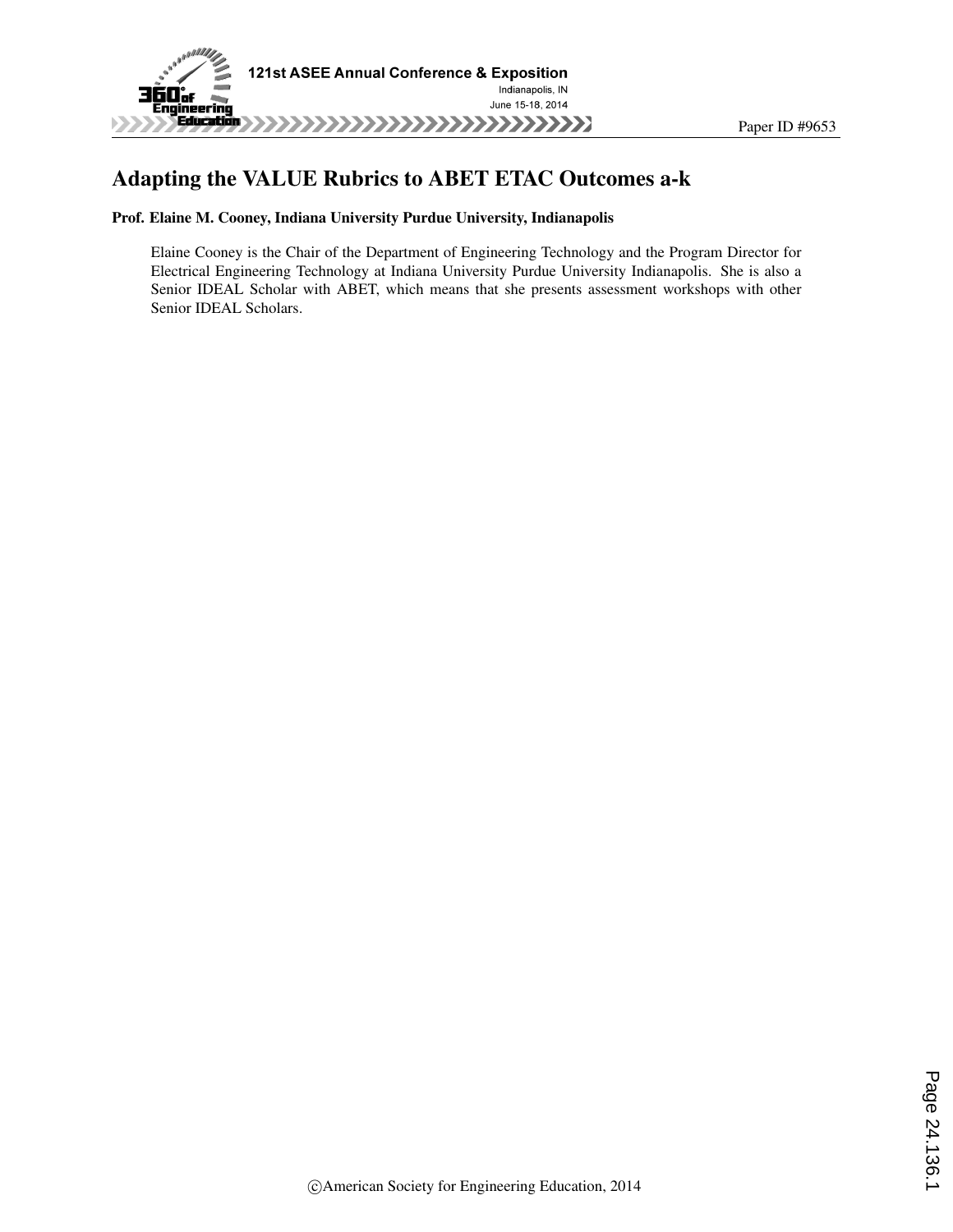### **Adapting the VALUE Rubrics to ABET ETAC Outcomes a-k**

#### **Introduction**

This paper presents suggestions of which VALUE metarubrics commissioned by the American Association of Colleges & Universities can be of use to assess student outcomes for engineering technology programs. Although many instructors use rubrics for grading, this paper presents rubrics which can be used for program assessment. Rubrics are an effective way to measure students' abilities. According to Spurlin, "Rubrics are sets of criteria or scoring guides that define what is expected of students."<sup>1</sup>

The VALUE rubrics use the format shown in Figure 1. Criteria are listed down the left column, achievement levels listed across the top, and performance descriptions are supplied for each criterion/level combination.

|          |                    | <b>Achievement Levels</b>  |                            |                            |                            |  |  |  |
|----------|--------------------|----------------------------|----------------------------|----------------------------|----------------------------|--|--|--|
|          |                    | <b>Capstone</b>            | <b>Milestone</b>           | <b>Milestone</b>           | <b>Benchmark</b>           |  |  |  |
| Criteria | <b>Criterion 1</b> | Performance<br>description |                            |                            |                            |  |  |  |
|          | <b>Criterion 2</b> |                            | Performance<br>description |                            |                            |  |  |  |
|          |                    |                            |                            | Performance<br>description |                            |  |  |  |
|          | <b>Criterion 5</b> |                            |                            |                            | Performance<br>description |  |  |  |

**Figure 1: VALUE Rubric Format**

#### **VALUE Project Background**

The Association of American Colleges and Universities started the VALUE (Valid Assessment of Learning in Undergraduate Education) project in  $2007^2$ . This program was created in order to better show educational benefits, quality of learning, and retention and graduation rates. Since there are no standardized tests for the Essential Learning Outcomes (ELOs), there was a need to develop a way to document and assess student learning in undergraduate education.

The VALUE project was driven by an advisory board made up of 12 people, national and international leaders. The main goal was to generate a way to evaluate student learning that was based on the work students produced through the curriculum across a set of Essential Learning Outcomes (ELOs) that faculty and professionals stated were critically important for student success.

Through this project, VALUE rubrics were created, for higher education, for the purpose of assessing the quality of student learning and achievement. These rubrics were not intended to be used for grading purposes, but for the purpose of collecting evidence of student learning.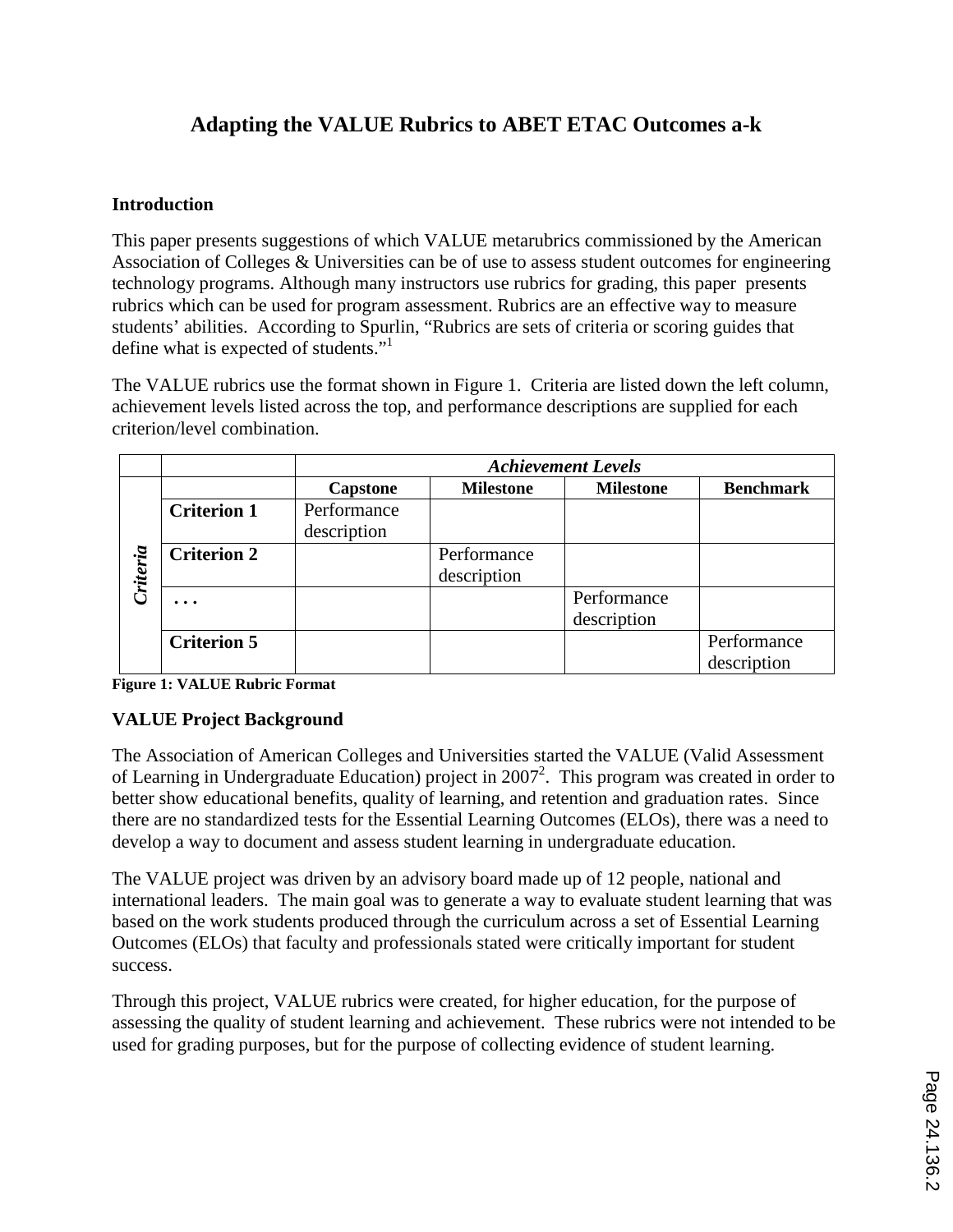For each completed rubric, a set of the most common criteria or characteristics of learning were identified. Achievement levels were separated into four different levels and performance descriptors for each level of criterion was established for each learning outcome.

The following are the VALUE Rubrics that have been created:

Intellectual and Practical Skills

- Inquiry and analysis
- Critical thinking
- Creative thinking
- Written communication
- Oral communication
- Reading
- Quantitative literacy
- Information literacy
- Teamwork
- Problem solving

Personal and Social Responsibility

- Civic knowledge and engagement—local and global
- Intercultural knowledge and competence
- Ethical reasoning
- Foundations and skills for lifelong learning
- Global Learning

Integrative and Applied Learning

• Integrative and applied learning

The VALUE Rubrics can be found in their entirety on the AAC&U website: http://www.aacu.org/value/rubrics. Readers are encouraged to download complete copies of the rubrics. An example of one rubric, "Teamwork," may be found in the appendix of this paper.

#### **ETAC ABET Student Outcomes (a-k)**

In the Criteria for Accrediting Engineering Technology Programs, The Engineering Technology Accreditation Commission of ABET requires each program to have documented student outcomes.

For baccalaureate degree programs, these student outcomes must include, but are not limited to, the following learned capabilities:

- a. an ability to select and apply the knowledge, techniques, skills, and modern tools of the discipline to broadly-defined engineering technology activities;
- b. an ability to select and apply a knowledge of mathematics, science, engineering, and technology to engineering technology problems that require the application of principles and applied procedures or methodologies;
- c. an ability to conduct standard tests and measurements; to conduct, analyze, and interpret experiments; and to apply experimental results to improve processes;
- d. an ability to design systems, components, or processes for broadly-defined engineering technology problems appropriate to program educational objectives;
- e. an ability to function effectively as a member or leader on a technical team;
- f. an ability to identify, analyze, and solve broadly-defined engineering technology problems;
- g. an ability to apply written, oral, and graphical communication in both technical and non-technical environments; and an ability to identify and use appropriate technical literature;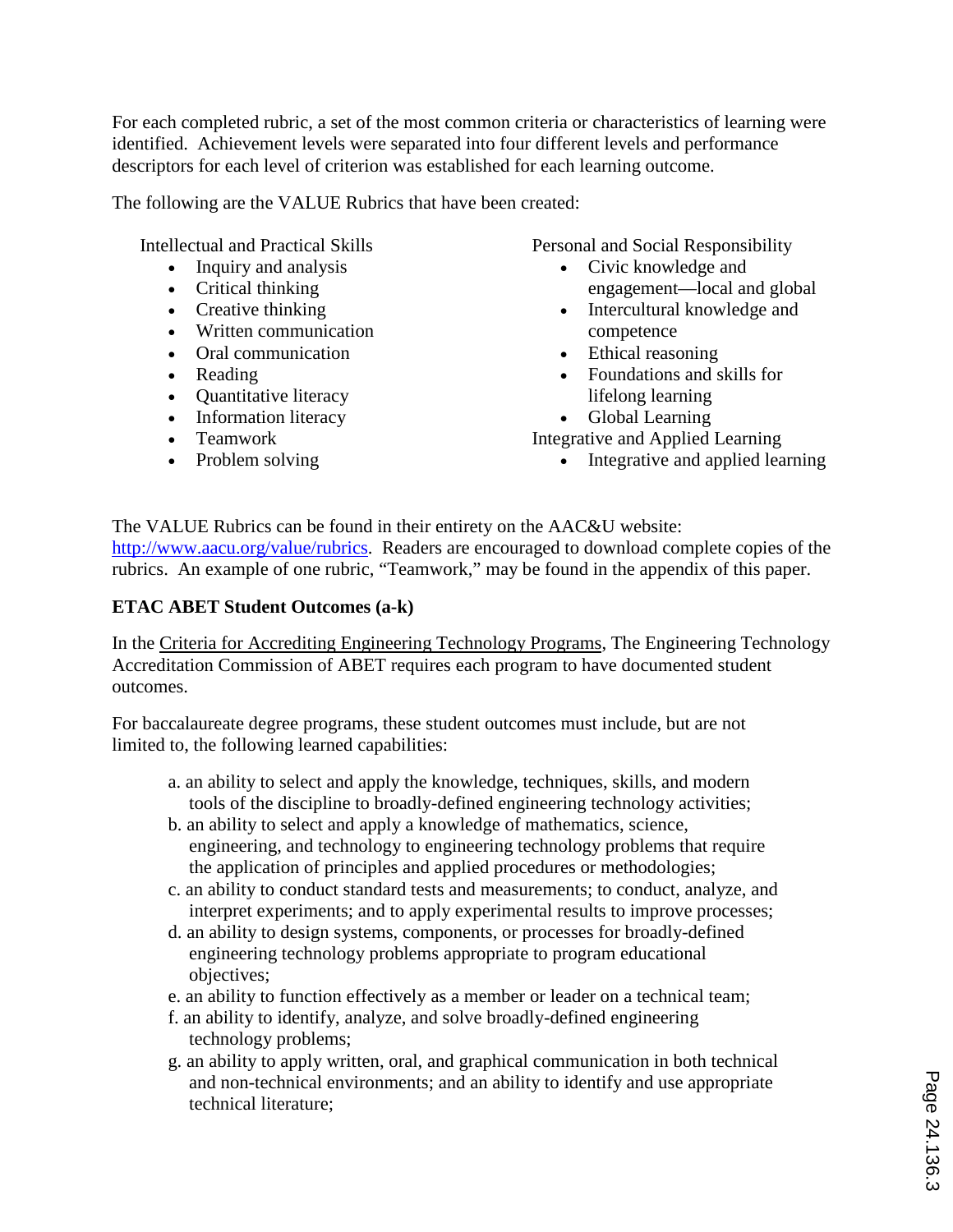- h. an understanding of the need for and an ability to engage in self-directed continuing professional development;
- i. an understanding of and a commitment to address professional and ethical responsibilities including a respect for diversity;
- j. a knowledge of the impact of engineering technology solutions in a societal and global context; and
- k. a commitment to quality, timeliness, and continuous improvement. <sup>2</sup>

The document goes on to explain that the program must assess how well students attain these outcomes.

For the purpose of this study, we have divided the student outcomes into two groups: professional skills and technical skills:

| <b>Professional Skills</b>                    | <b>Technical Skills</b>            |
|-----------------------------------------------|------------------------------------|
| e. technical team                             | a. knowledge of the discipline     |
| g. communication identify and use             | b. apply knowledge of mathematics, |
| appropriate technical literature              | science to engineering technology  |
|                                               | problems                           |
| h. continuing professional development        | c. standard tests and measurements |
|                                               | experiments                        |
| i. professional and ethical responsibilities, | d. design                          |
| respect for diversity                         |                                    |
| j. solutions in a societal and global context | f. solve problems                  |
| k. quality, timeliness, and continuous        |                                    |
| improvement                                   |                                    |

#### **Table 1: Professional vs. Technical Skills**

Table 2 presents a matrix of which VALUE Rubrics can support the ETAC student outcomes. Notice the clusters of like criteria.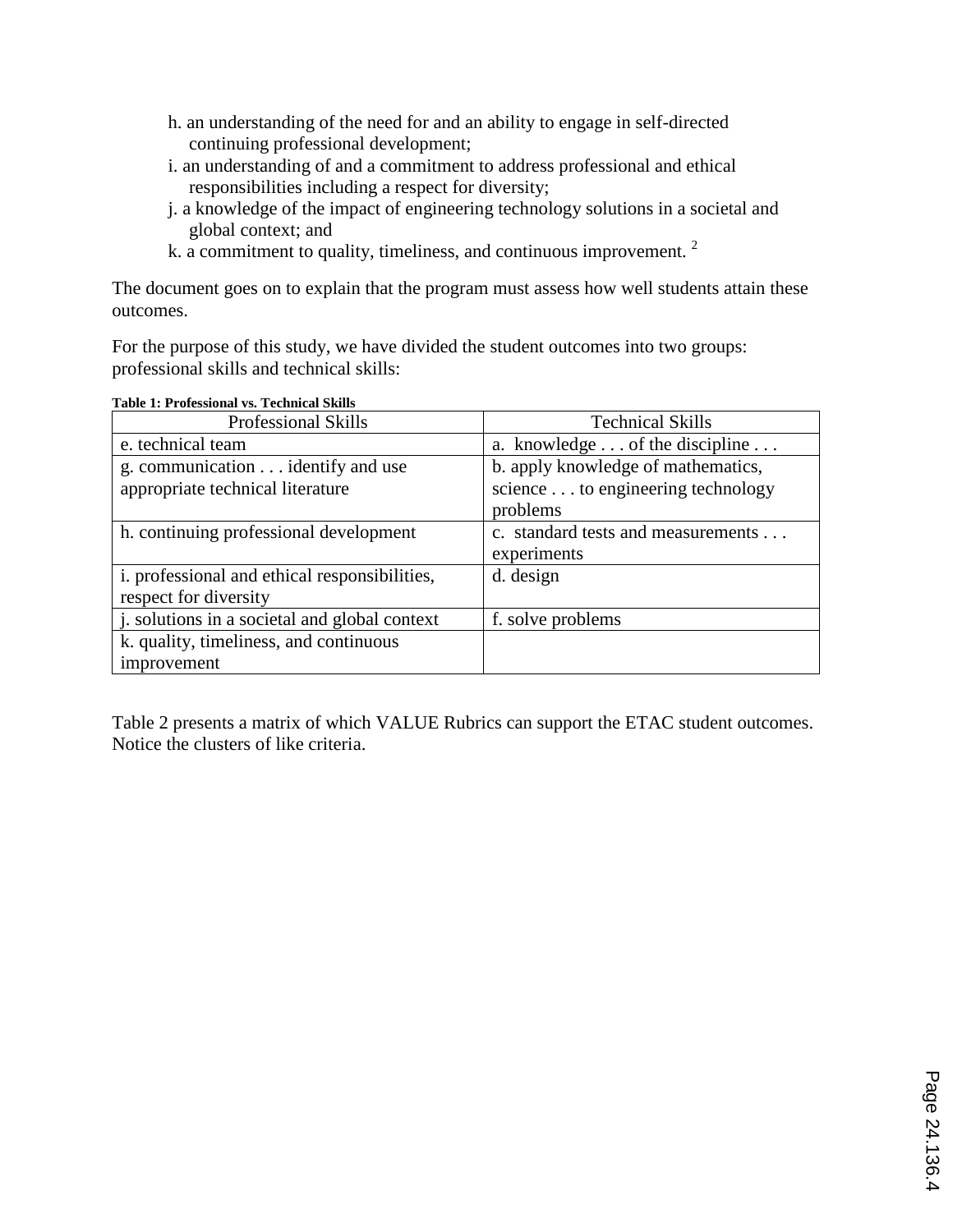#### **Table 2: VALUE Rubrics Matched to Student Outcomes**

|                                                     | e. technical team | g. communication identify and use<br>appropriate technical literature | h. continuing professional development | i. professional and ethical responsibilities,<br>respect for diversity | j. solutions in a societal and global<br>context | k. quality, timeliness, and continuous<br>improvement | a. knowledge of the discipline | science to engineering technology<br>b. apply knowledge of mathematics,<br>problems | standard tests and measurements<br>experiments<br>ن<br>ن | d. design   | f. solve problems |
|-----------------------------------------------------|-------------------|-----------------------------------------------------------------------|----------------------------------------|------------------------------------------------------------------------|--------------------------------------------------|-------------------------------------------------------|--------------------------------|-------------------------------------------------------------------------------------|----------------------------------------------------------|-------------|-------------------|
| Inquiry and analysis                                |                   |                                                                       | $\mathbf X$                            |                                                                        |                                                  | $\mathbf X$                                           | $\mathbf X$                    |                                                                                     | $\mathbf X$                                              |             | $\mathbf X$       |
| Critical thinking                                   |                   |                                                                       | $\mathbf X$                            |                                                                        |                                                  | $\mathbf X$                                           | X                              |                                                                                     |                                                          |             |                   |
| Creative thinking                                   |                   |                                                                       |                                        |                                                                        |                                                  |                                                       |                                |                                                                                     |                                                          | $\mathbf X$ | $\mathbf X$       |
| Written communication                               |                   | $\mathbf X$                                                           |                                        |                                                                        |                                                  |                                                       |                                |                                                                                     |                                                          |             |                   |
| Oral communication                                  |                   | $\mathbf X$                                                           |                                        |                                                                        |                                                  |                                                       |                                |                                                                                     |                                                          |             |                   |
| Reading                                             |                   | $\mathbf X$                                                           | X                                      |                                                                        |                                                  |                                                       |                                |                                                                                     |                                                          |             |                   |
| Quantitative literacy                               |                   | $\mathbf X$                                                           |                                        |                                                                        |                                                  | X                                                     |                                | $\mathbf X$                                                                         |                                                          |             | X                 |
| Information literacy                                |                   | X                                                                     | X                                      |                                                                        |                                                  |                                                       |                                |                                                                                     |                                                          |             |                   |
| Teamwork                                            | X                 |                                                                       |                                        |                                                                        |                                                  | X                                                     |                                |                                                                                     |                                                          |             |                   |
| Problem solving                                     |                   |                                                                       |                                        |                                                                        |                                                  |                                                       |                                | $\mathbf X$                                                                         | $\mathbf X$                                              | $\mathbf X$ | $\mathbf X$       |
| Civic knowledge &<br>engagement - local &<br>global |                   |                                                                       |                                        | $\mathbf X$                                                            | $\mathbf X$                                      |                                                       |                                |                                                                                     |                                                          |             |                   |
| Intercultural knowledge<br>and competence           | $\mathbf{X}$      |                                                                       |                                        | $\mathbf X$                                                            | $\mathbf X$                                      |                                                       |                                |                                                                                     |                                                          |             |                   |
| Ethical reasoning                                   |                   |                                                                       |                                        | X                                                                      |                                                  |                                                       |                                |                                                                                     |                                                          |             |                   |
| Foundations and skills<br>for lifelong learning     |                   |                                                                       | X                                      |                                                                        |                                                  |                                                       |                                |                                                                                     |                                                          |             |                   |
| Global Learning                                     |                   |                                                                       |                                        | $\mathbf X$                                                            | X                                                |                                                       |                                |                                                                                     |                                                          |             |                   |
| Integrative and Applied<br>Learning                 |                   |                                                                       | X                                      |                                                                        |                                                  |                                                       |                                |                                                                                     |                                                          |             |                   |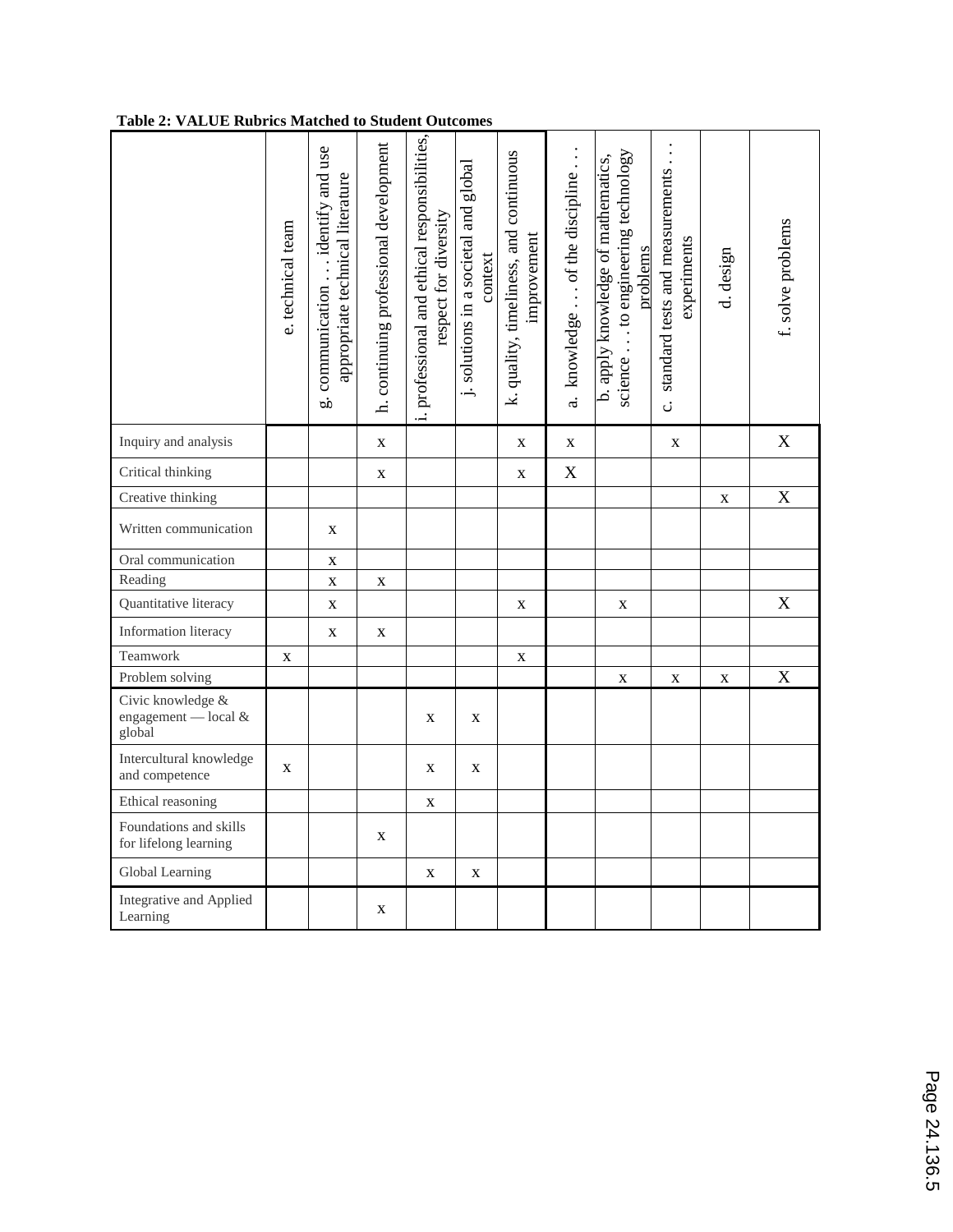#### **VALUE Rubrics to Assess ABET Professionalism Skills**

The method used for this study involved three main steps. First, the VALUE rubrics were reviewed and keywords extracted from the criteria and/or performance descriptors. These keywords were then matched to the ABET "a-k" student outcomes. Finally, a list of criteria, gathered from all the relevant VALUE rubrics, was identified for each student outcome. For some outcomes, an entire rubric was identified as applicable; for other outcomes, criteria from multiple rubrics were selected.

#### Student Outcome e: Technical Team

As expected, the VALUE rubric entitled "Teamwork VALUE Rubric" can be used in its entirety to assess students' abilities to work in a technical team. (See appendix for the complete rubric.) Criteria used by this rubric are:

- Contributes to Team Meetings
- Facilitates the Contributions of Team Members
- Individual Contributions Outside of Team Meetings
- Fosters Constructive Team Climate
- Responds to Conflict

In addition to the teamwork rubric, the "Intercultural Knowledge and Competence VALUE Rubric" has one criterion, *Empathy*, which can enhance measurement of students' abilities to work in teams.

|                     | <b>Capstone</b>                                                                                                                                                                                                                              | <b>Milestones</b>                                                                                                                                            |                                                                                                                        | <b>Benchmark</b>                                                                          |
|---------------------|----------------------------------------------------------------------------------------------------------------------------------------------------------------------------------------------------------------------------------------------|--------------------------------------------------------------------------------------------------------------------------------------------------------------|------------------------------------------------------------------------------------------------------------------------|-------------------------------------------------------------------------------------------|
|                     | 4                                                                                                                                                                                                                                            | 3                                                                                                                                                            | $\overline{2}$                                                                                                         |                                                                                           |
| Skills -<br>Empathy | Interprets<br>intercultural<br>experience from the<br>perspectives of own<br>and more than one<br>worldview and<br>demonstrates ability<br>to act in a supportive<br>manner that<br>recognizes the<br>feelings of another<br>cultural group. | Recognizes<br>intellectual and<br>emotional dimensions<br>of more than one<br>worldview and<br>sometimes uses more<br>than one worldview in<br>interactions. | Identifies<br>components of other<br>cultural perspectives<br>but responds in all<br>situations with own<br>worldview. | Views the<br>experience of<br>others but does<br>so through own<br>cultural<br>worldview. |

#### **Table 3: Excerpt from "Intercultural Knowledge and Competence VALUE Rubric"**

#### Student Outcome g: Communication & Use of Technical Literature

There are five complete rubrics which can be used to measure various aspects of this student outcome. The first two, for written and oral communication, are similar to many other rubrics which are in use in engineering technology programs; this is expected because of the "meta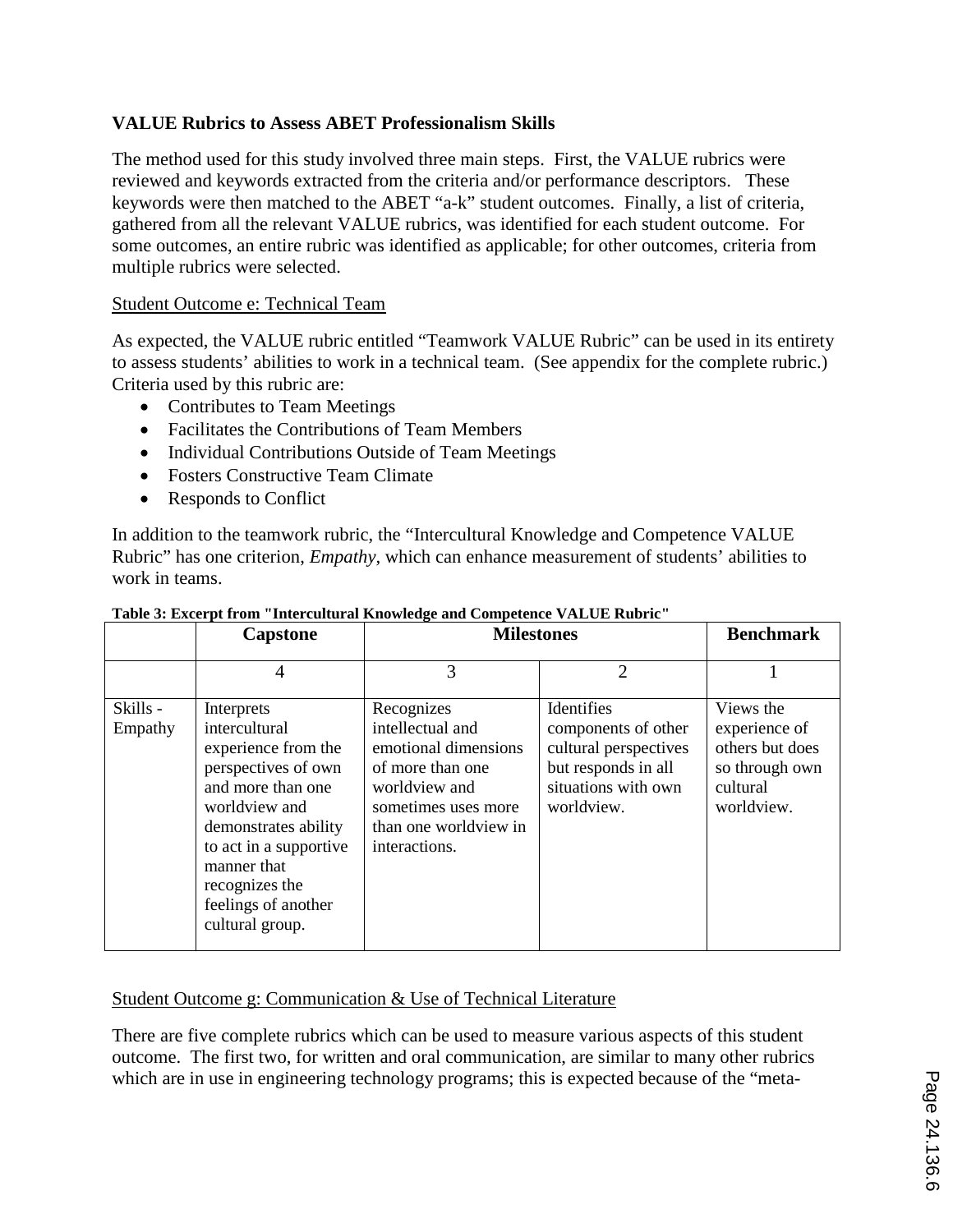rubric" nature of the VALUE rubrics. Lists of the criteria for each are given below; for performance descriptions, please see the complete rubrics.

Written Communication VALUE Rubric Criteria:

- Context of and Purpose for Writing
- Content Development
- Genre and Disciplinary Conventions
- Sources and Evidence
- Control of Syntax and Mechanics

Oral Communication VALUE Rubric Criteria:

- Organization
- Language
- Delivery
- Supporting Material
- Central Message

Both the information literacy and reading rubrics may also be used in their entirety to assess students' abilities to "identify and use appropriate technical literature."

Information Literacy VALUE Rubric Criteria:

- Determine the Extent of Information Needed
- Access the Needed Information
- Evaluate Information and its Sources **Critically**
- Use Information Effectively to Accomplish a Specific Purpose
- Access and Use Information Ethically and Legally

Reading VALUE Rubric Criteria:

- Genres
- Relationship to Text *Making meanings with texts in their contexts*
- Analysis *Interacting with texts in parts and as wholes*
- Interpretation *Making sense with texts as blueprints for meaning*
- Reader's Voice *Participating in academic discourse about texts*

Finally, one criterion from the quantitative reasoning rubric deals with communication which might be especially appropriate for engineering documents.

|                                                                                                                                                                                                                                 | <b>Capstone</b>                                                                                                                                                                                           | <b>Milestones</b>                                                                                                                                                                                                                                 | <b>Benchmark</b>                                                                                                                |                                                                                                                                                                                                                                                                                                      |
|---------------------------------------------------------------------------------------------------------------------------------------------------------------------------------------------------------------------------------|-----------------------------------------------------------------------------------------------------------------------------------------------------------------------------------------------------------|---------------------------------------------------------------------------------------------------------------------------------------------------------------------------------------------------------------------------------------------------|---------------------------------------------------------------------------------------------------------------------------------|------------------------------------------------------------------------------------------------------------------------------------------------------------------------------------------------------------------------------------------------------------------------------------------------------|
|                                                                                                                                                                                                                                 | 4                                                                                                                                                                                                         | 3                                                                                                                                                                                                                                                 | 2                                                                                                                               |                                                                                                                                                                                                                                                                                                      |
| Communication<br>Expressing<br>quantitative<br>evidence in<br>support of the<br>argument or<br>purpose of the<br>work (in terms of<br>what evidence is<br>used and how it is<br>formatted,<br>presented, and<br>contextualized) | Uses quantitative<br>information in<br>connection with<br>the argument or<br>purpose of the<br>work, presents it<br>in an effective<br>format, and<br>explicates it with<br>consistently high<br>quality. | Uses quantitative<br>information in<br>connection with<br>the argument or<br>purpose of the<br>work, though data<br>may be presented<br>in a less than<br>completely<br>effective format<br>or some parts of<br>the explication<br>may be uneven. | Uses quantitative<br>information, but<br>does not<br>effectively<br>connect it to the<br>argument or<br>purpose of the<br>work. | Presents an<br>argument for which<br>quantitative<br>evidence is<br>pertinent, but does<br>not provide<br>adequate explicit<br>numerical support.<br>(May use quasi-<br>quantitative words<br>such as "many,"<br>"few," "increasing,"<br>"small," and the<br>like in place of<br>actual quantities.) |

#### **Table 4: Excerpt from "Quantitative Reasoning VALUE Rubric"**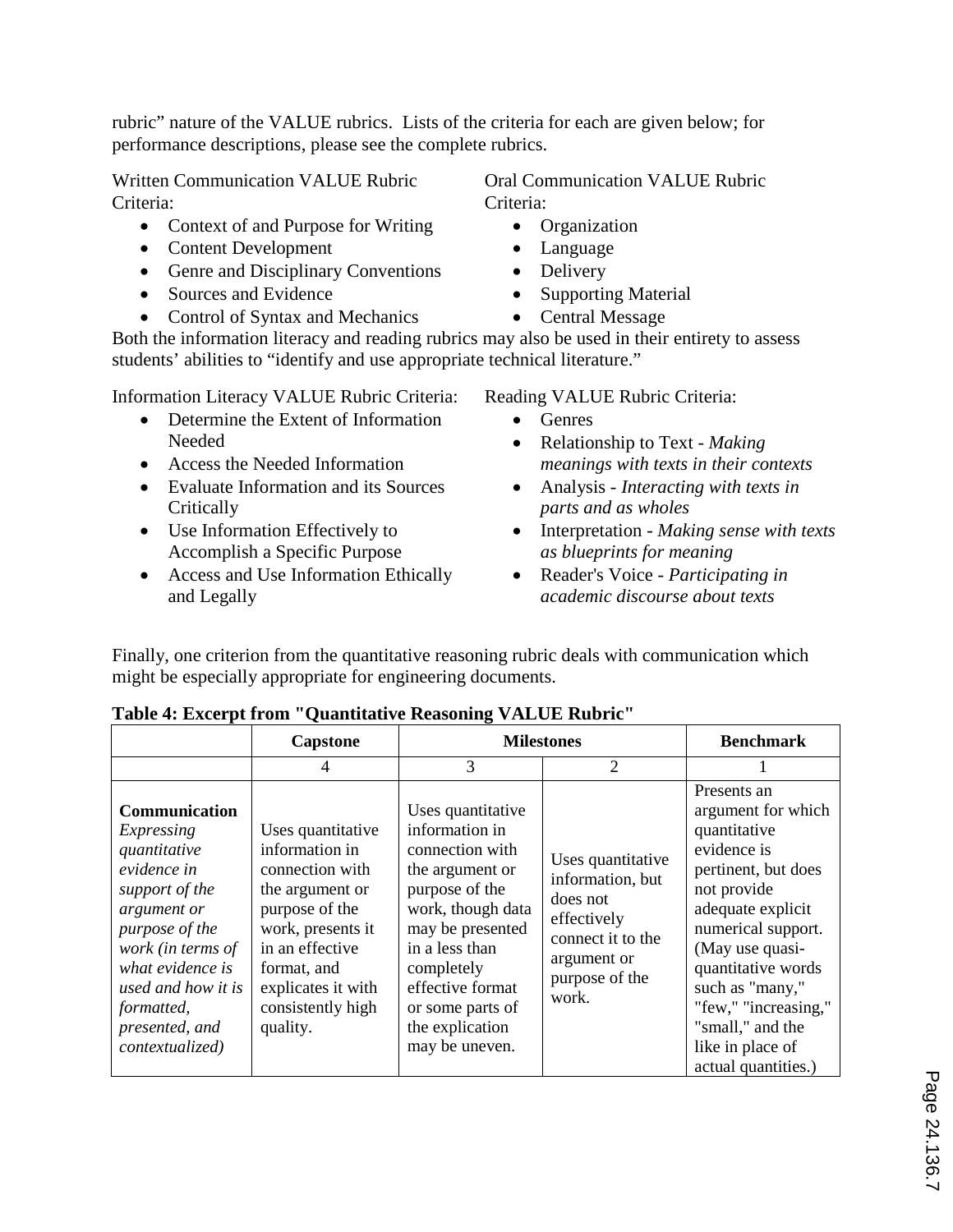#### Student Outcome h. Continuing Professional Development

Assessing lifelong learning is a difficult thing at the undergraduate level. However, educators can assess the skills necessary to engage in lifelong learning using the rubric for "Foundations and skills for lifelong learning." The criteria used in this rubric are listed below; the complete rubric can be found on the AAC&U website here:

http://www.aacu.org/value/rubrics/LifelongLearning.cfm

Foundations and Skills for Lifelong Learning VALUE Rubric Criteria:

- Curiosity
- Initiative
- Independence
- Transfer
- Reflection

In addition, criteria from five other rubrics can also be used:

#### **Table 6: Additional Criteria to Assess Outcome "h"**

| <b>VALUE Rubric</b>      | Criteria to measure "an understanding of the need for and an ability to      |  |  |  |  |
|--------------------------|------------------------------------------------------------------------------|--|--|--|--|
|                          | engage in self-directed continuing professional development"                 |  |  |  |  |
| Inquiry $\&$             | Topic selection                                                              |  |  |  |  |
| Analysis                 | Existing Knowledge, Research, and/or Views                                   |  |  |  |  |
| <b>Critical Thinking</b> | Evidence (Selecting and using information to investigate a point of          |  |  |  |  |
|                          | view or conclusion)                                                          |  |  |  |  |
|                          | Influence of context and assumptions<br>$\bullet$                            |  |  |  |  |
| Reading                  | Comprehension                                                                |  |  |  |  |
| Information              | <b>Evaluate Information and its Sources Critically</b>                       |  |  |  |  |
| Literacy                 |                                                                              |  |  |  |  |
| Integrative and          | Connections to Experience (Connects relevant experience and<br>$\bullet$     |  |  |  |  |
| <b>Applied Learning</b>  | academic knowledge)                                                          |  |  |  |  |
|                          | Reflection and Self-Assessment (Demonstrates a developing sense<br>$\bullet$ |  |  |  |  |
|                          | of self as a learner, building on prior experiences to respond to new        |  |  |  |  |
|                          | and challenging contexts (may be evident in self-assessment,                 |  |  |  |  |
|                          | reflective, or creative work))                                               |  |  |  |  |

An engineering technology program might choose to start with using only the "Foundations and Skills for Lifelong Learning VALUE Rubric" and then add additional criteria if more information is needed to identify student challenges.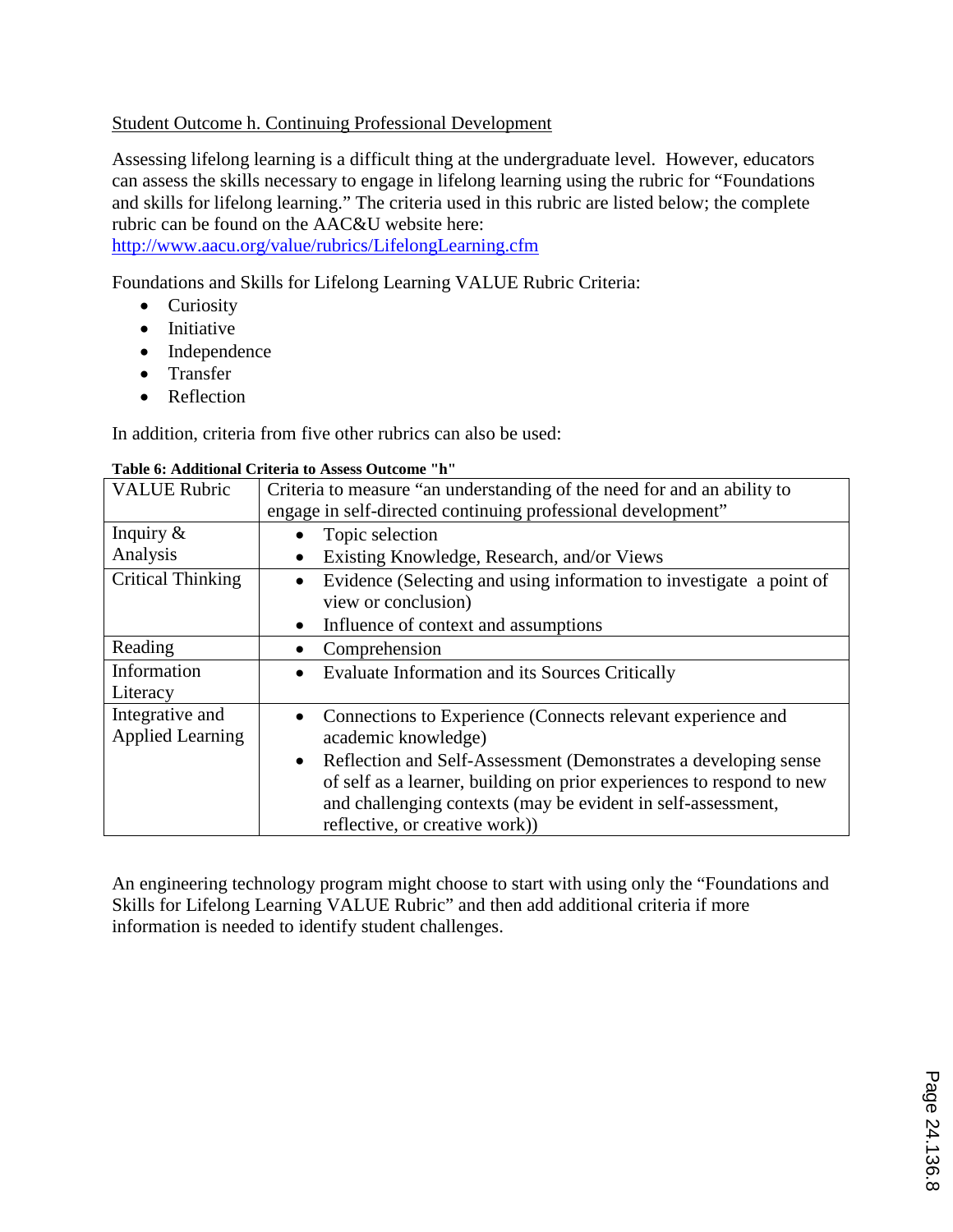#### Student Outcome i. Professional and Ethical Responsibilities & Respect for Diversity

For the purposes of identifying rubrics for this outcome, it can be divided into two parts: ethics  $\&$ diversity. Ethics can be assessed using the "Ethical Reasoning VALUE Rubric" in its entirety. The criteria are:

- Ethical Self-Awareness
- Understanding Different Ethical Perspectives/Concepts
- Ethical Issue Recognition
- Application of Ethical Perspectives/Concepts
- Evaluation of Different Ethical Perspectives/Concepts

In addition, there is one criterion from Information Literacy which may easily apply in many assignments to assess ethics:

#### **Table 7: Excerpt from "Information Literacy VALUE Rubric"**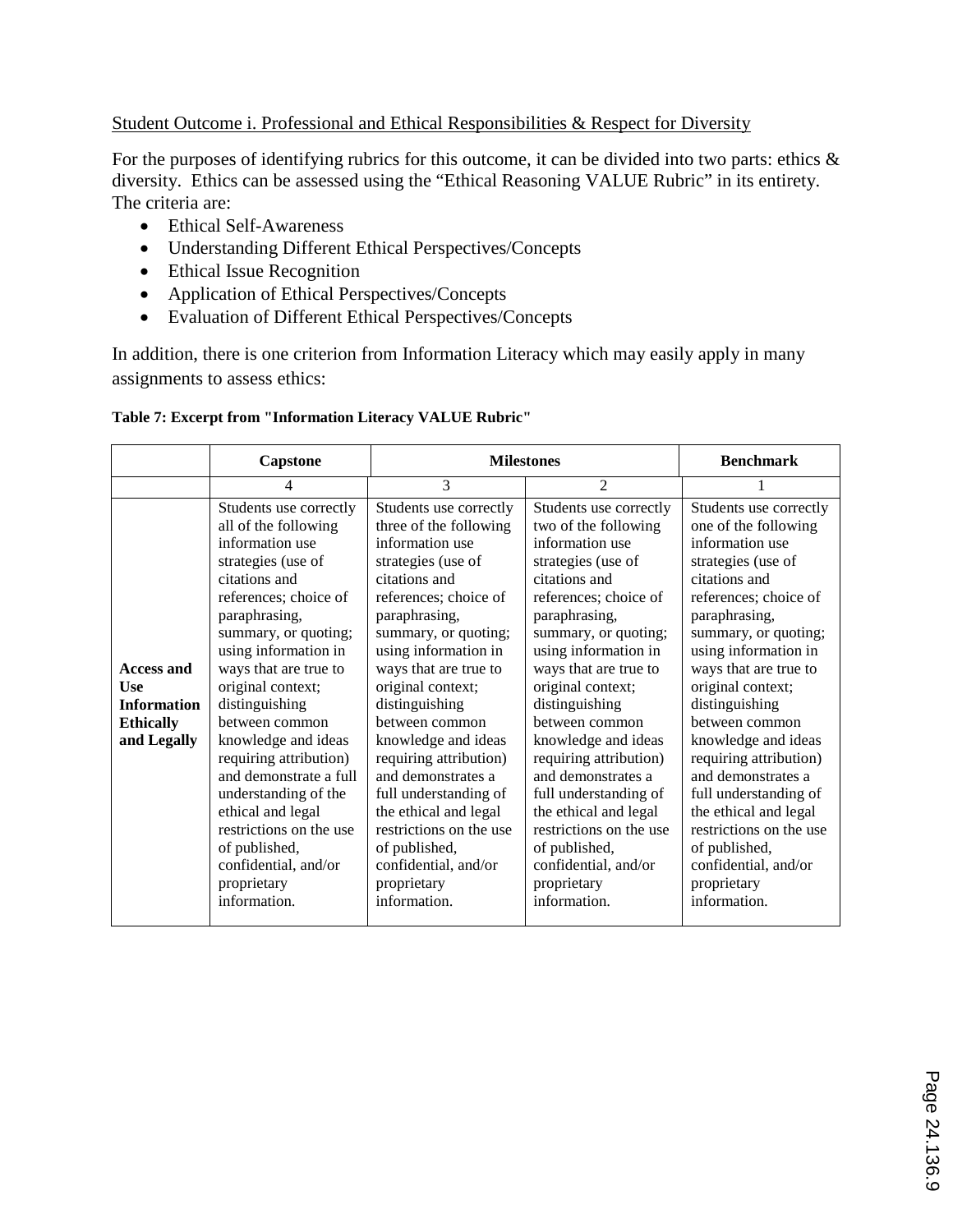"A respect for diversity" can be measured using three other Personal and Social Responsibility VALUE Rubrics: Civic Engagement, Global Learning and Intercultural Knowledge. Table 8 lists these rubrics and the associated criteria.

|                                                                                                           | <b>Capstone</b>                                                                                                                                                                                                                        | <b>Milestones</b>                                                                                                                                                                                                                                        | <b>Benchmark</b>                                                                                                                                                                                                                                                                                   |                                                                                                                                                                                                                              |
|-----------------------------------------------------------------------------------------------------------|----------------------------------------------------------------------------------------------------------------------------------------------------------------------------------------------------------------------------------------|----------------------------------------------------------------------------------------------------------------------------------------------------------------------------------------------------------------------------------------------------------|----------------------------------------------------------------------------------------------------------------------------------------------------------------------------------------------------------------------------------------------------------------------------------------------------|------------------------------------------------------------------------------------------------------------------------------------------------------------------------------------------------------------------------------|
|                                                                                                           | 4                                                                                                                                                                                                                                      | 3                                                                                                                                                                                                                                                        | $\mathfrak{D}$                                                                                                                                                                                                                                                                                     | 1                                                                                                                                                                                                                            |
| <b>Civic</b><br><b>Engagement</b><br><b>Rubric:</b><br>Diversity of<br><b>Communities</b><br>and Cultures | Demonstrates<br>evidence of<br>adjustment in own<br>attitudes and beliefs<br>because of working<br>within and learning<br>from diversity of<br>communities and<br>cultures. Promotes<br>others' engagement<br>with diversity.          | Reflects on how<br>own attitudes and<br>beliefs are different<br>from those of other<br>cultures and<br>communities.<br>Exhibits curiosity<br>about what can be<br>learned from<br>diversity of<br>communities and<br>cultures.                          | Has awareness that<br>own attitudes and<br>beliefs are different<br>from those of other<br>cultures and<br>communities.<br><b>Exhibits little</b><br>curiosity about what<br>can be learned from<br>diversity of<br>communities and<br>cultures.                                                   | Expresses attitudes<br>and beliefs as an<br>individual, from a<br>one-sided view. Is<br>indifferent or<br>resistant to what can<br>be learned from<br>diversity of<br>communities and<br>cultures.                           |
| <b>Global Learning</b><br><b>Rubric:</b><br><b>Cultural</b><br><b>Diversity</b>                           | Adapts and applies a<br>deep understanding<br>of multiple<br>worldviews,<br>experiences, and<br>power structures<br>while initiating<br>meaningful<br>interaction with other<br>cultures to address<br>significant global<br>problems. | Analyzes substantial<br>connections between<br>the worldviews.<br>power structures,<br>and experiences of<br>multiple cultures<br>historically or in<br>contemporary<br>contexts,<br>incorporating<br>respectful<br>interactions with<br>other cultures. | Explains and<br>connects two or more<br>cultures historically<br>or in contemporary<br>contexts with some<br>acknowledgement of<br>power structures,<br>demonstrating<br>respectful interaction<br>with varied cultures<br>and worldviews.                                                         | Describes the<br>experiences of<br>others historically or<br>in contemporary<br>contexts primarily<br>through one cultural<br>perspective,<br>demonstrating some<br>openness to varied<br>cultures and<br>worldviews.        |
| <b>Intercultural</b><br>Knowledge<br><b>Rubric:</b><br><b>Attitudes -</b><br><b>Openness</b>              | Initiates and develops<br>interactions with<br>culturally different<br>others. Suspends<br>judgment in valuing<br>her/his interactions<br>with culturally<br>different others.                                                         | Begins to initiate<br>and develop<br>interactions with<br>culturally different<br>others. Begins to<br>suspend judgment in<br>valuing her/his<br>interactions with<br>culturally different<br>others.                                                    | Expresses openness<br>to most, if not all,<br>interactions with<br>culturally different<br>others. Has difficulty<br>suspending any<br>judgment in her/his<br>interactions with<br>culturally different<br>others, and is aware<br>of own judgment and<br>expresses a<br>willingness to<br>change. | Receptive to<br>interacting with<br>culturally different<br>others. Has<br>difficulty<br>suspending any<br>judgment in her/his<br>interactions with<br>culturally different<br>others, but is<br>unaware of own<br>judgment. |

**Table 8: Additional Criteria to Assess Outcome "i": Diversity**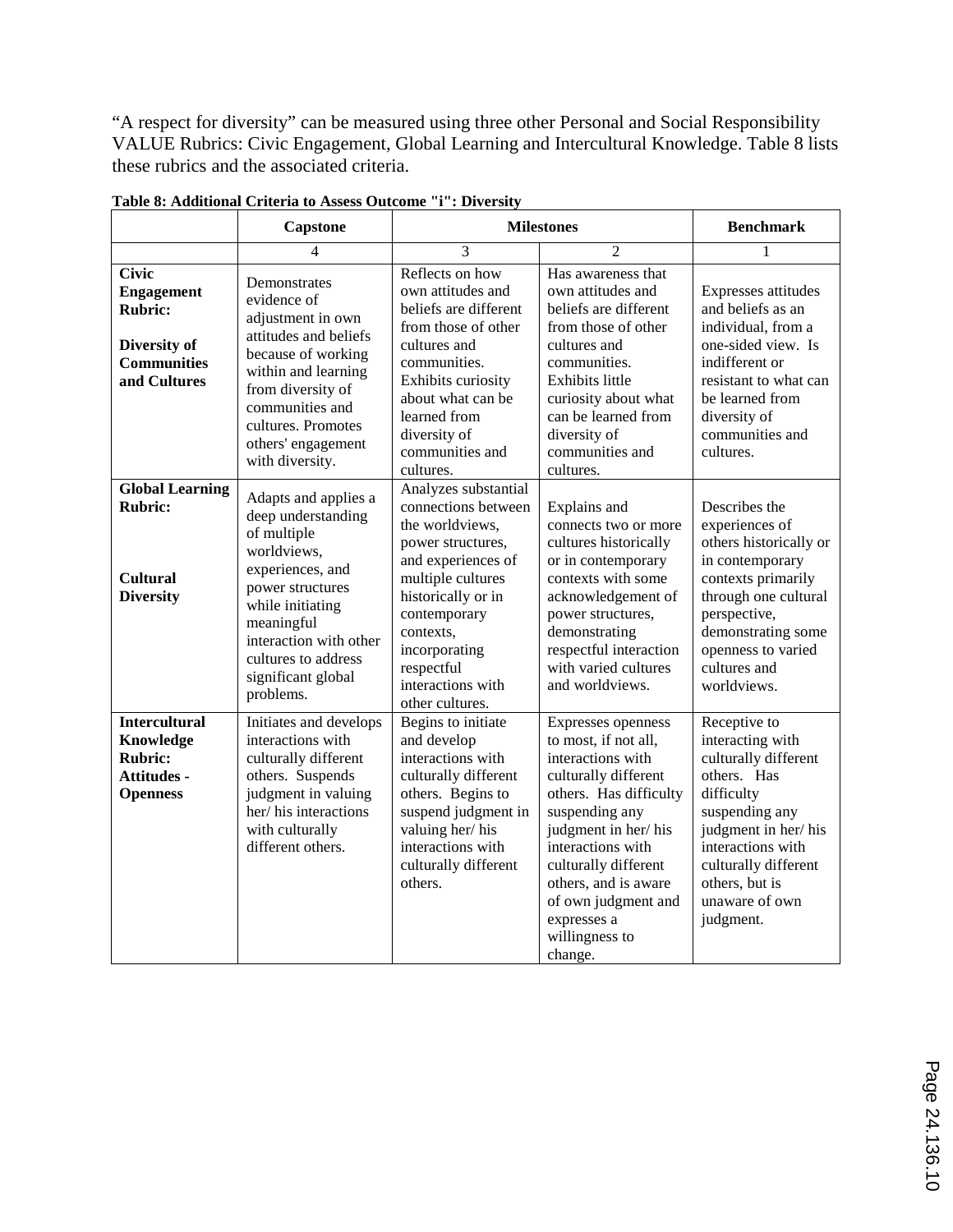#### Student Outcome j: Societal and Global Context

This outcome requires programs to assess student's "knowledge of the impact of engineering technology solutions in a societal and global context." Of all the VALUE rubrics, the Global Learning Rubric most closely matches this outcome, and may be used in its entirety. Criteria are:

- Global Self-Awareness
- Perspective Taking
- Personal and Social Responsibility
- Understanding Global Systems
- Applying Knowledge to Contemporary Global Contexts

In addition, criteria from two other Personal and Social Responsibility Rubrics can add insight to student achievement.

| <b>VALUE Rubric</b> | Criteria to measure "a knowledge of the impact of engineering technology |  |  |  |  |
|---------------------|--------------------------------------------------------------------------|--|--|--|--|
|                     | solutions in a societal and global context"                              |  |  |  |  |
| Civic Engagement    | • Analysis of Knowledge                                                  |  |  |  |  |
|                     | • Civic Action and Reflection                                            |  |  |  |  |
| Intercultural       | • Knowledge-Knowledge of cultural worldview frameworks                   |  |  |  |  |
| Knowledge           | $Skills - Empathy$                                                       |  |  |  |  |

#### **Table 9: Additional Criteria to Assess Outcome "j"**

#### Student Outcome k. Quality, Timeliness, and Continuous Improvement

For the purpose of this analysis this outcome has been broken into two parts: quality  $\&$ continuous improvement and timeliness. The criteria to measure a commitment to continuous improvement come from the techniques of Lean Six-Sigma methodology. These criteria are presented in Table 10.

| <b>VALUE Rubric</b>      | Criteria to measure "a knowledge of the impact of engineering technology |  |  |  |
|--------------------------|--------------------------------------------------------------------------|--|--|--|
|                          | solutions in a societal and global context"                              |  |  |  |
| Inquiry & Analysis       | Analysis<br>$\bullet$                                                    |  |  |  |
|                          | Conclusions                                                              |  |  |  |
|                          | • Limitations and Implications                                           |  |  |  |
| <b>Critical Thinking</b> | • Conclusions and related outcomes (implications and                     |  |  |  |
|                          | <i>consequences</i> )                                                    |  |  |  |
| Quantitative             | Application / Analysis - Ability to make judgments and draw              |  |  |  |
| Literacy                 | appropriate conclusions based on the quantitative analysis of data,      |  |  |  |
|                          | while recognizing the limits of this analysis                            |  |  |  |

## **Table 10: Criteria to Assess Outcome "k": Quality and Continuous Improvement**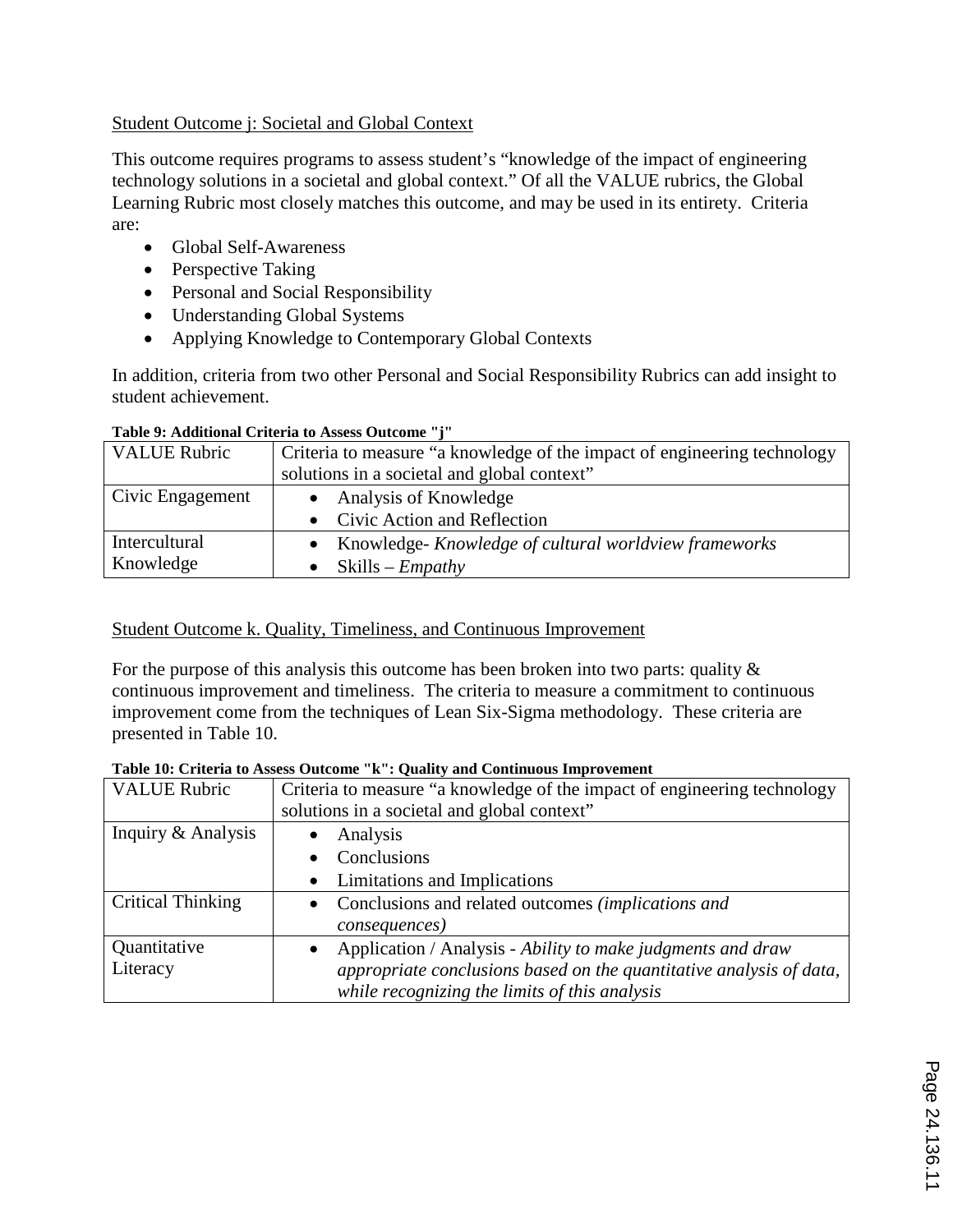The only VALUE rubric which directly measures timeliness is the Teamwork rubric, which quantifies students' ability to meet a deadline.

|                                                                                        | <b>Capstone</b>                                                                                                                                                                                                                             | <b>Milestones</b>                                                                                                                      | <b>Benchmark</b>                                                                                 |                                                 |
|----------------------------------------------------------------------------------------|---------------------------------------------------------------------------------------------------------------------------------------------------------------------------------------------------------------------------------------------|----------------------------------------------------------------------------------------------------------------------------------------|--------------------------------------------------------------------------------------------------|-------------------------------------------------|
|                                                                                        |                                                                                                                                                                                                                                             |                                                                                                                                        |                                                                                                  |                                                 |
| <b>Individual</b><br><b>Contributions</b><br><b>Outside of</b><br><b>Team Meetings</b> | Completes all assigned tasks<br>by deadline; work<br>accomplished is thorough,<br>comprehensive, and advances<br>the project. Proactively helps<br>other team members complete<br>their assigned tasks to a<br>similar level of excellence. | Completes all<br>assigned tasks by<br>deadline; work<br>accomplished is<br>thorough,<br>comprehensive,<br>and advances the<br>project. | Completes all<br>assigned tasks by<br>deadline; work<br>accomplished<br>advances the<br>project. | Completes all<br>assigned tasks<br>by deadline. |

**Table 11: Excerpt from "Teamwork VALUE Rubric" to assess Timeliness**

It might be necessary to revise the performance indicators if most students do not meet the "Benchmark" achievement level.

#### **VALUE Rubrics to Assess ABET Technical Skills**

Engineering technology faculty are less likely to look to VALUE rubrics to assess technical skills, since most of the rubrics were created for use in general education courses. However, there are still applications for the rubrics to measure student achievement of the more technical outcomes.

Student Outcome a: select and apply the knowledge, techniques, skills, and modern tools of the discipline to broadly-defined engineering technology activities

There are two rubrics that can be used for application of outcome a. The first rubric, Critical Thinking VALUE Rubric, has one criterion, Explanation of Issues that can be used to measure the students understanding.

|                           | Capstone                                                                                                                                                                              | <b>Milestones</b>                                                                                                                                            |                                                                                                                                                                                                     | <b>Benchmark</b>                                                                                     |
|---------------------------|---------------------------------------------------------------------------------------------------------------------------------------------------------------------------------------|--------------------------------------------------------------------------------------------------------------------------------------------------------------|-----------------------------------------------------------------------------------------------------------------------------------------------------------------------------------------------------|------------------------------------------------------------------------------------------------------|
|                           |                                                                                                                                                                                       |                                                                                                                                                              |                                                                                                                                                                                                     |                                                                                                      |
| Explanatio<br>n of Issues | Issue/problem to be<br>considered critically is<br>stated clearly and<br>described<br>comprehensively,<br>delivering all relevant<br>information necessary<br>for full understanding. | Issue/problem to be<br>considered critically<br>is stated, described,<br>and clarified so that<br>understanding is not<br>seriously impeded by<br>omissions. | Issue/problem to be<br>considered critically is<br>stated but description<br>leaves some terms<br>undefined, ambiguities<br>unexplored, boundaries<br>undetermined, and/ or<br>backgrounds unknown. | Issue/problem to be<br>considered critically<br>is stated without<br>clarification or<br>description |

#### **Table 12: Excerpt from "Critical Thinking VALUE Rubric"**

In addition to the Critical Thinking rubric, the Inquiry and Analysis VALUE Rubric includes the entire criterion for outcome a. The list of criteria is given below; for performance descriptions, please see the complete set of rubrics.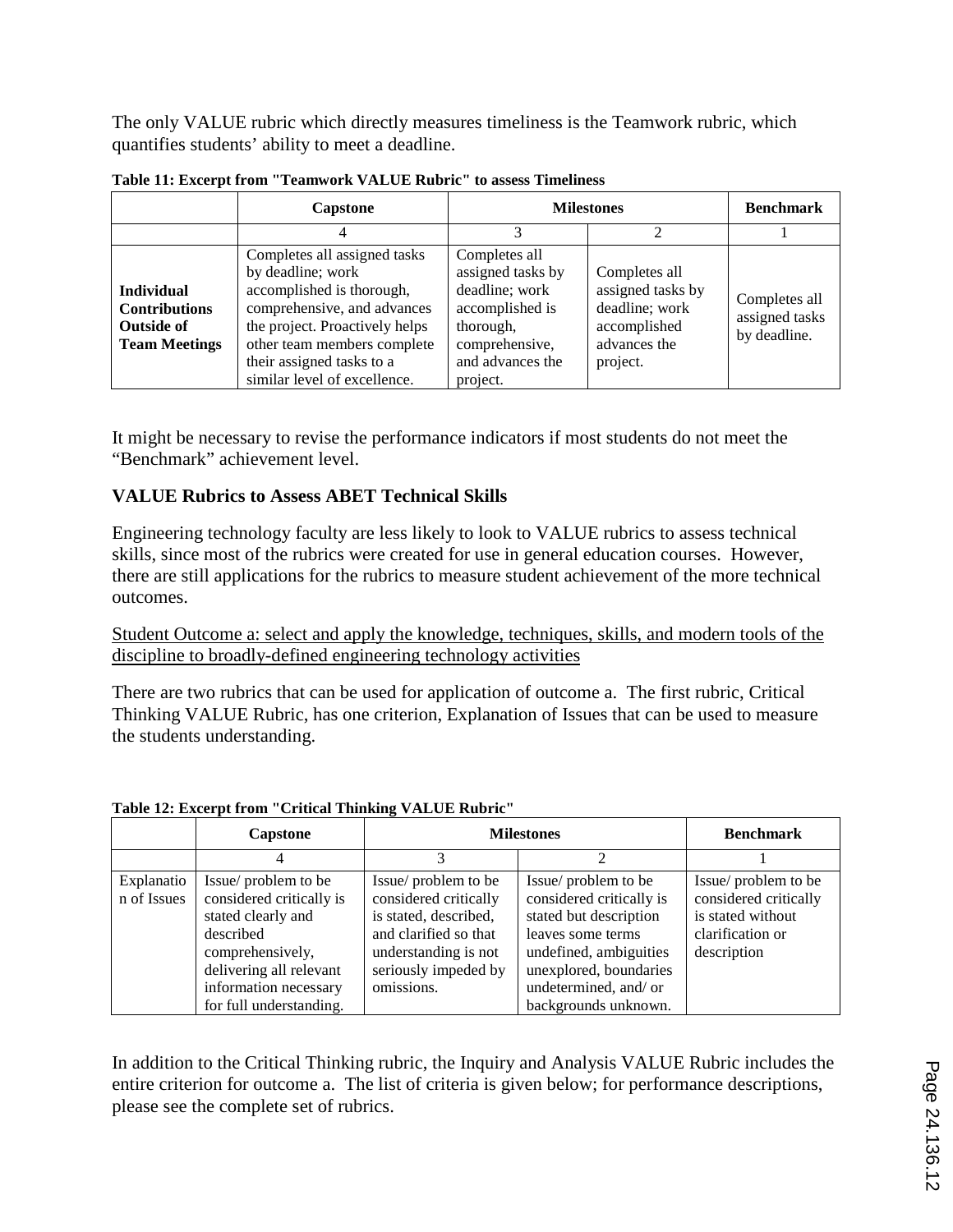Inquiry and Analysis VALUE Rubric Criteria:

- Topic Selection
- Existing Knowledge, Research, and/or Views
- Design Process
- Analysis
- Conclusions
- Limitations and Implications

Student Outcome b: knowledge of mathematics, science, engineering, and technology to engineering technology problems that require the application of principles and applied procedures or methodologies;

There are two rubrics which can be used to measure various aspects of this student outcome. The first one, Problem Solving, can be used in its entirety. Below are the criteria, for performance descriptions, please view the complete set of rubrics.

Problem Solving VALUE Rubric Criteria:

- Define Problem
- Identify Strategies
- Propose Solutions/Hypotheses
- Evaluate Potential Solutions
- Implement Solution
- Evaluate Outcomes

The second rubric used for outcome b is the Quantitative Literacy VALUE Rubric. There are four criteria in this rubric that can be used to assess a students' knowledge in STEM (Science, Technology, Engineering, and Math) and its problem application. Below are excerpts from the VALUE rubric.

|                                                                                                                                                               | Capstone                                                                                                                                                                                                                                                                                                                                   | <b>Milestones</b>                                                                                                                                                      |                                                                                                                                                                                                                                                                                                                          | <b>Benchmark</b>                                                                                                                                                                                                                                                                                                                                                          |
|---------------------------------------------------------------------------------------------------------------------------------------------------------------|--------------------------------------------------------------------------------------------------------------------------------------------------------------------------------------------------------------------------------------------------------------------------------------------------------------------------------------------|------------------------------------------------------------------------------------------------------------------------------------------------------------------------|--------------------------------------------------------------------------------------------------------------------------------------------------------------------------------------------------------------------------------------------------------------------------------------------------------------------------|---------------------------------------------------------------------------------------------------------------------------------------------------------------------------------------------------------------------------------------------------------------------------------------------------------------------------------------------------------------------------|
|                                                                                                                                                               | 4                                                                                                                                                                                                                                                                                                                                          | 3                                                                                                                                                                      | 2                                                                                                                                                                                                                                                                                                                        |                                                                                                                                                                                                                                                                                                                                                                           |
| Interpretation -<br>Ability to explain<br>information<br>presented in<br>mathematical<br>forms (e.g.,<br>equations,<br>graphs,<br>diagrams, tables,<br>words) | Provides accurate<br>explanations of<br>information presented<br>in mathematical<br>forms. Makes<br>appropriate<br>inferences based on<br>that information. For<br>example, accurately<br>explains the trend<br>data shown in a<br>graph and makes<br>reasonable<br>predictions regarding<br>what the data suggest<br>about future events. | Provides accurate<br>explanations of<br>information presented<br>in mathematical<br>forms. For instance,<br>accurately explains<br>the trend data shown<br>in a graph. | Provides somewhat<br>accurate<br>explanations of<br>information<br>presented in<br>mathematical<br>forms, but<br>occasionally makes<br>minor errors<br>related to<br>computations or<br>units. For instance,<br>accurately explains<br>trend data shown<br>in a graph, but may<br>miscalculate the<br>slope of the trend | Attempts to explain<br>information presented<br>in mathematical<br>forms, but draws<br>incorrect conclusions<br>about what the<br>information means.<br>For example,<br>attempts to explain<br>the trend data shown<br>in a graph, but will<br>frequently<br>misinterpret the<br>nature of that trend,<br>perhaps by confusing<br>positive and negative<br><i>trends.</i> |

**Table 13: Excerpt from "Quantitative Literacy VALUE Rubric"**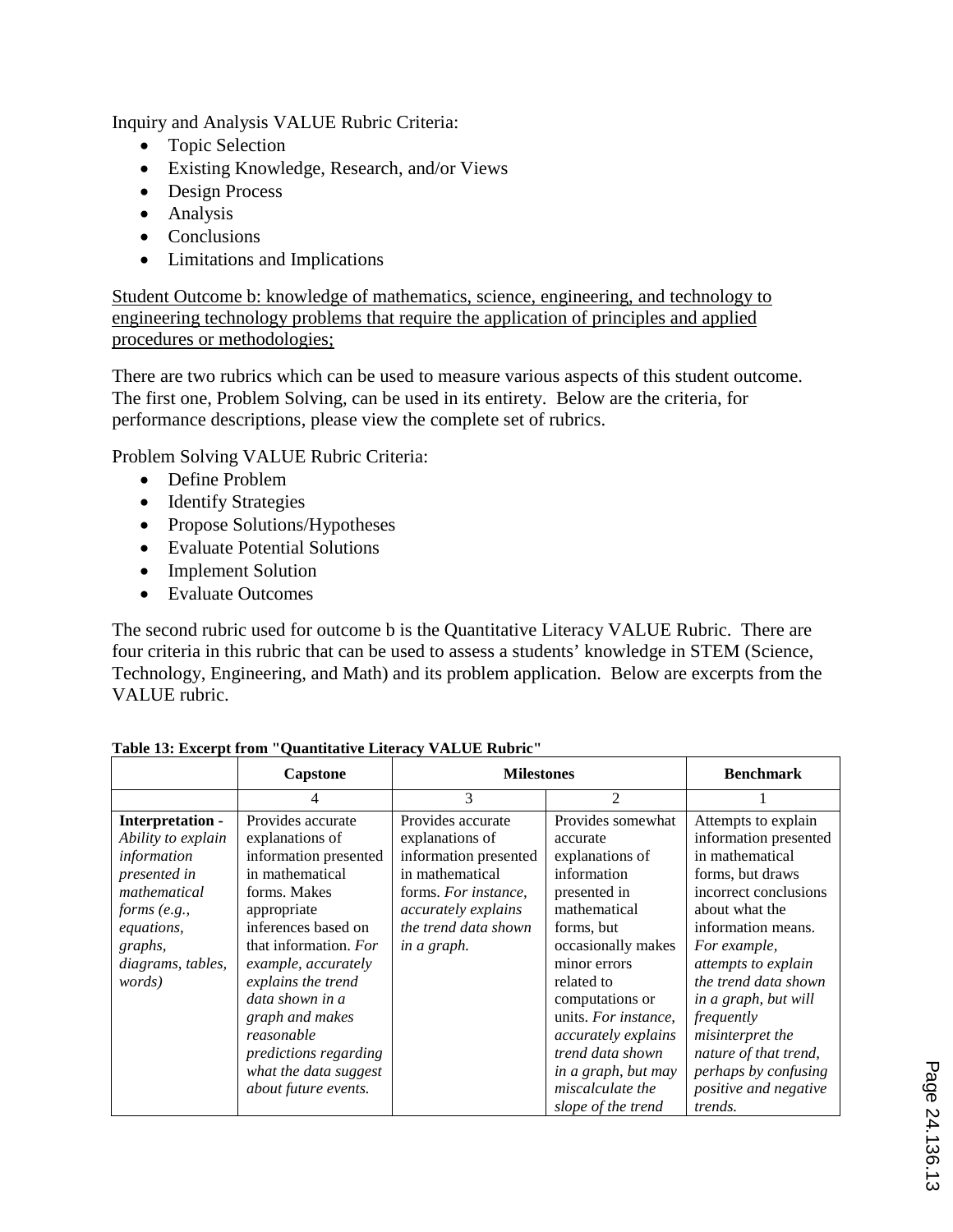|                                                                                                                                                                                                                   |                                                                                                                                                                                                                  |                                                                                                                                                                              | line.                                                                                                                                                                                                   |                                                                                                                                                                                      |
|-------------------------------------------------------------------------------------------------------------------------------------------------------------------------------------------------------------------|------------------------------------------------------------------------------------------------------------------------------------------------------------------------------------------------------------------|------------------------------------------------------------------------------------------------------------------------------------------------------------------------------|---------------------------------------------------------------------------------------------------------------------------------------------------------------------------------------------------------|--------------------------------------------------------------------------------------------------------------------------------------------------------------------------------------|
| <b>Representation -</b><br>Ability to convert<br>relevant<br>information into<br>various<br>mathematical<br>forms (e.g.,<br>equations,<br>graphs,<br>diagrams, tables,<br>words)                                  | Skillfully converts<br>relevant information<br>into an insightful<br>mathematical<br>portrayal in a way<br>that contributes to a<br>further or deeper<br>understanding.                                          | Competently converts<br>relevant information<br>into an appropriate<br>and desired<br>mathematical<br>portrayal.                                                             | Completes<br>conversion of<br>information but<br>resulting<br>mathematical<br>portrayal is only<br>partially<br>appropriate or<br>accurate.                                                             | Completes<br>conversion of<br>information but<br>resulting<br>mathematical<br>portrayal is<br>inappropriate or<br>inaccurate.                                                        |
| <b>Calculation</b>                                                                                                                                                                                                | Calculations<br>attempted are<br>essentially all<br>Successful and<br>sufficiently<br>comprehensive to<br>solve the problem.<br>Calculations are also<br>presented elegantly<br>(clearly, concisely,<br>$etc.$ ) | Calculations<br>attempted are<br>essentially all<br>successful and<br>sufficiently<br>comprehensive to<br>solve the problem.                                                 | Calculations<br>attempted are<br>either unsuccessful<br>or represent only a<br>portion of the<br>calculations<br>required to<br>comprehensively<br>solve the problem.                                   | Calculations are<br>attempted but are<br>both unsuccessful<br>and are not<br>comprehensive.                                                                                          |
| Application /<br>Analysis -<br>Ability to make<br>judgments and<br>draw appropriate<br>conclusions<br>based on the<br>quantitative<br>analysis of data,<br>while<br>recognizing the<br>limits of this<br>analysis | Uses the quantitative<br>analysis of data as the<br>basis for deep and<br>thoughtful<br>judgments, drawing<br>insightful, carefully<br>qualified conclusions<br>from this work.                                  | Uses the quantitative<br>analysis of data as the<br>basis for competent<br>judgments, drawing<br>reasonable<br>and appropriately<br>qualified conclusions<br>from this work. | Uses the<br>quantitative<br>analysis of data as<br>the basis for<br>workmanlike<br>(without inspiration<br>or nuance,<br>ordinary)<br>judgments,<br>drawing plausible<br>conclusions from<br>this work. | Uses the quantitative<br>analysis of data as the<br>basis for tentative.<br>basic judgments,<br>although is hesitant<br>or uncertain about<br>drawing conclusions<br>from this work. |

Student Outcome c. conduct standard tests and measurements; to conduct, analyze, and interpret experiments; and to apply experimental results to improve processes

There are three rubrics which can be used to measure various aspects of this student outcome. The first one, Problem Solving, can be used in its entirety. Below are the criteria, for performance descriptions, please view the complete set of rubrics.

Problem Solving VALUE Rubric Criteria:

- Define Problem
- Identify Strategies
- Propose Solutions/Hypotheses
- Evaluate Potential Solutions
- Implement Solution
- Evaluate Outcomes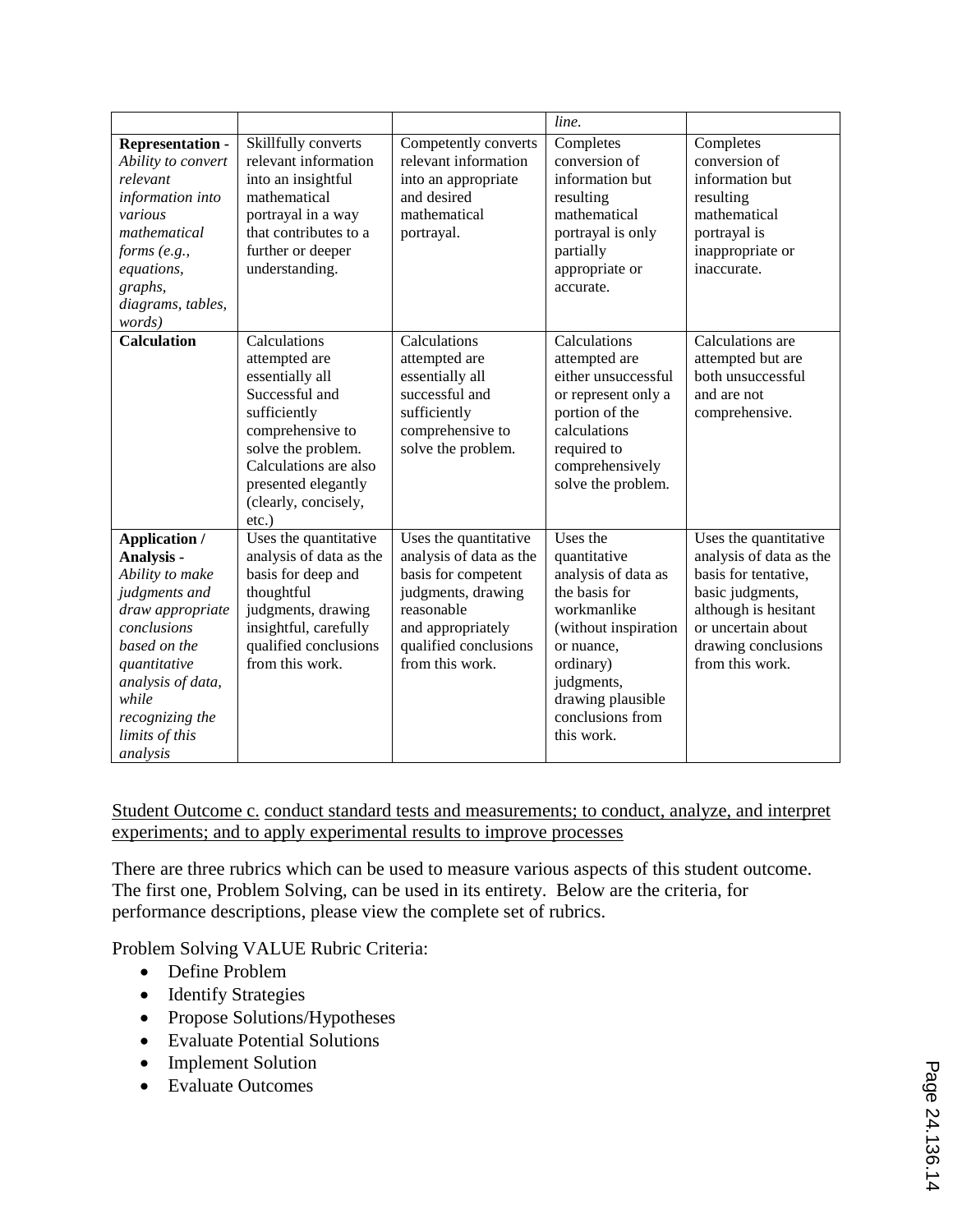The second rubric used for outcome c is the Inquiry and Analysis VALUE Rubric. There are three criteria in this rubric that can be applied; Table 14 shows the relevant parts.

|                                               | Capstone                                                                                                                        | <b>Milestones</b>                                                                                                                                                           |                                                                                                                                               | <b>Benchmark</b>                                                                                            |
|-----------------------------------------------|---------------------------------------------------------------------------------------------------------------------------------|-----------------------------------------------------------------------------------------------------------------------------------------------------------------------------|-----------------------------------------------------------------------------------------------------------------------------------------------|-------------------------------------------------------------------------------------------------------------|
|                                               | 4                                                                                                                               | 3                                                                                                                                                                           | $\overline{2}$                                                                                                                                |                                                                                                             |
| <b>Analysis</b>                               | Organizes and<br>synthesizes evidence<br>to reveal insightful<br>patterns, differences,<br>or similarities related<br>to focus. | Organizes evidence<br>to reveal important<br>patterns, differences,<br>or similarities related<br>to focus.                                                                 | Organizes<br>evidence, but the<br>organization is not<br>effective in<br>revealing important<br>patterns,<br>differences, or<br>similarities. | Lists evidence, but it<br>is not organized and/<br>or is unrelated to<br>focus.                             |
| <b>Conclusions</b>                            | States a conclusion<br>that is a logical<br>extrapolation from<br>the inquiry findings.                                         | States a conclusion<br>focused solely on the<br>inquiry findings. The<br>conclusion arises<br>specifically from and<br>responds specifically<br>to the inquiry<br>findings. | States a general<br>conclusion that,<br>because it is so<br>general, also<br>applies beyond the<br>scope of the<br>inquiry findings.          | States an ambiguous,<br>illogical, or<br>unsupportable<br>conclusion from<br>inquiry findings.              |
| <b>Limitations</b> and<br><b>Implications</b> | Insightfully discusses<br>in detail relevant and<br>supported limitations<br>and implications.                                  | Discusses relevant<br>and supported<br>limitations and<br>implications.                                                                                                     | Presents relevant<br>and supported<br>limitations and<br>implications.                                                                        | <b>Presents limitations</b><br>and implications, but<br>they are possibly<br>irrelevant and<br>unsupported. |

The third rubric, Integrative Learning, has one criterion that can be used for this outcome which is shown in Table 15.

**Table 15: Excerpt from "Integrative Learning VALUE Rubric"**

| Transfer -        | Adapts and applies,     | Adapts and applies   | Uses skills,         | Uses, in a basic way, |
|-------------------|-------------------------|----------------------|----------------------|-----------------------|
|                   |                         |                      |                      |                       |
| Adapts and        | independently, skills,  | skills, abilities,   | abilities, theories, | skills, abilities,    |
| applies skills,   | abilities, theories, or | theories, or         | or methodologies     | theories, or          |
| <i>abilities,</i> | methodologies gained    | methodologies gained | gained in one        | methodologies gained  |
| theories, or      | in one situation to     | in one situation to  | situation in a new   | in one situation in a |
| methodologies     | new situations to       | new situations to    | situation to         | new situation.        |
| gained in one     | solve difficult         | solve problems or    | contribute to        |                       |
| situation to new  | problems or explore     | explore issues.      | understanding of     |                       |
| situations        | complex issues in       |                      | problems or issues.  |                       |
|                   | original ways.          |                      |                      |                       |

#### Student Outcome d. design systems, components, or processes for broadly-defined engineering technology problems appropriate to program educational objectives

There are two rubrics which can be used to measure various aspects of this student outcome. The first one, Creative Thinking, has three criterions that apply. Table 16 shows excerpts from the VALUE rubric.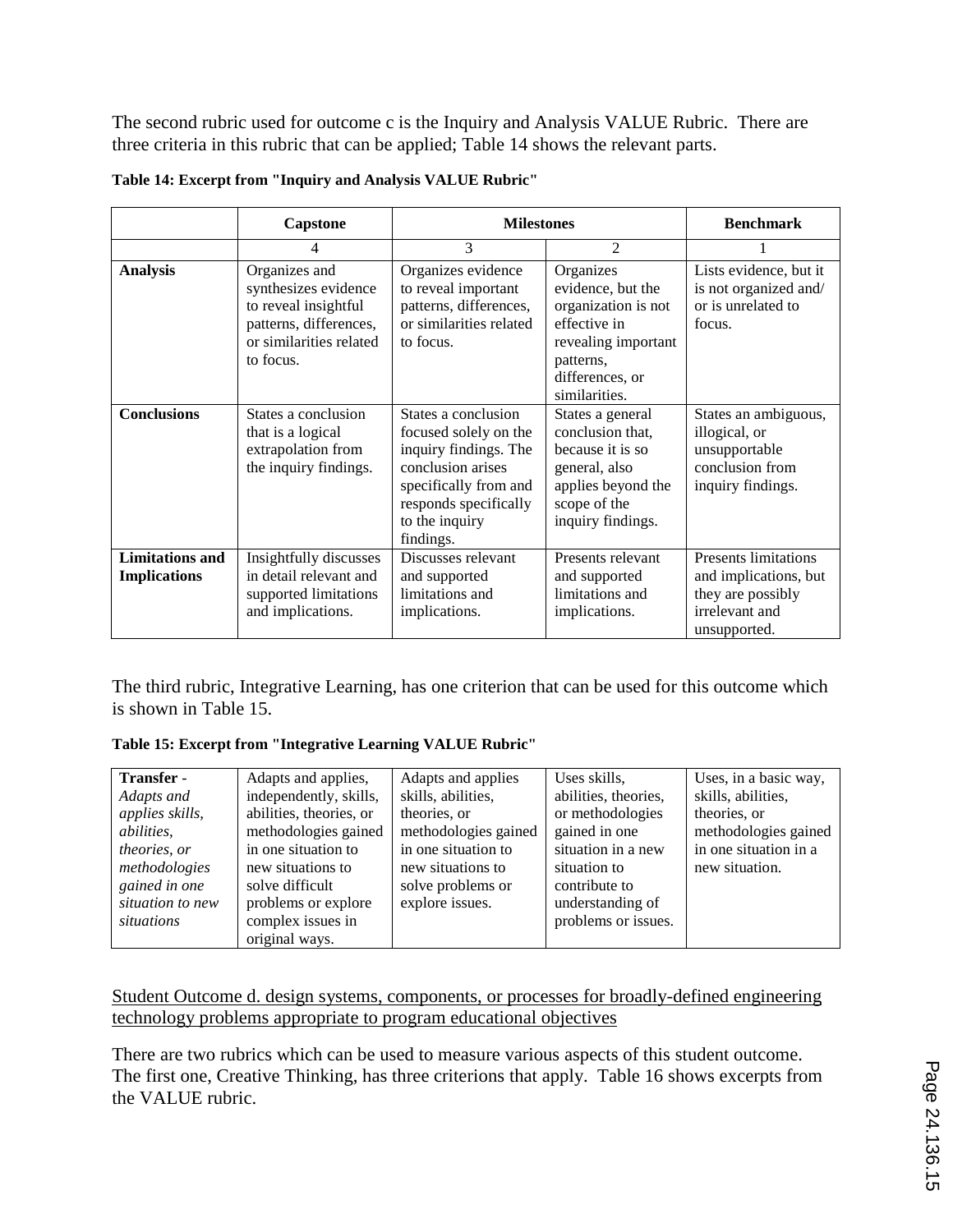| <b>Solving</b>      | Not only develops a     | Having selected from   | Considers and        | Only a single       |
|---------------------|-------------------------|------------------------|----------------------|---------------------|
| <b>Problems</b>     | logical, consistent     | among alternatives,    | rejects less         | approach is         |
|                     | plan to solve           | develops a logical,    | acceptable           | considered and is   |
|                     | problem, but            | consistent plan to     | approaches to        | used to solve the   |
|                     | recognizes              | solve the problem.     | solving problem.     | problem.            |
|                     | consequences of         |                        |                      |                     |
|                     | solution and can        |                        |                      |                     |
|                     | articulate reason for   |                        |                      |                     |
|                     | choosing solution.      |                        |                      |                     |
| <b>Innovative</b>   | Extends a novel or      | Creates a novel or     | Experiments with     | Reformulates a      |
| <b>Thinking</b>     | unique idea, question,  | unique idea, question, | creating a novel or  | collection of       |
|                     | format, or product to   | format, or product.    | unique idea,         | available ideas.    |
| Novelty or          | create new              |                        | question, format, or |                     |
| uniqueness (of      | knowledge or            |                        | product.             |                     |
| idea, claim,        | knowledge that          |                        |                      |                     |
| question, form,     | crosses boundaries.     |                        |                      |                     |
| $etc.$ )            |                         |                        |                      |                     |
| Connecting,         | Transforms ideas or     | Synthesizes ideas or   | Connects ideas or    | Recognizes existing |
| Synthesizing,       | solutions into entirely | solutions into a       | solutions in novel   | connections among   |
| <b>Transforming</b> | new forms.              | coherent whole.        | ways.                | ideas or solutions. |
|                     |                         |                        |                      |                     |

**Table 16: Excerpt from "Creative Thinking VALUE Rubric"**

The second Rubric that applies is the Problem Solving Rubric. Two of the criteria apply here. Below are excerpts from the VALUE rubric.

| Table 17: Excerpt from "Problem Solving VALUE Rubric" |  |  |  |  |  |
|-------------------------------------------------------|--|--|--|--|--|
|-------------------------------------------------------|--|--|--|--|--|

|                   | rabit 17. Exterpt from Trobitm borting | THEFT MOTH               |                      |                          |
|-------------------|----------------------------------------|--------------------------|----------------------|--------------------------|
| <b>Propose</b>    | Proposes one or more                   | Proposes one or more     | Proposes one         | Proposes a solution/     |
| Solutions/        | solutions/hypotheses                   | solutions/hypotheses     | solution/            | hypothesis that is       |
| <b>Hypotheses</b> | that indicates a deep                  | that indicates           | hypothesis that is   | difficult to evaluate    |
|                   | comprehension of the                   | comprehension of the     | "off the shelf"      | because it is vague or   |
|                   | problem. Solution/                     | problem. Solutions/      | rather than          | only indirectly          |
|                   | hypotheses are                         | hypotheses are           | individually         | addresses the            |
|                   | sensitive to                           | sensitive to             | designed to address  | problem statement.       |
|                   | contextual factors as                  | contextual factors as    | the specific         |                          |
|                   | well as all of the                     | well as the one of the   | contextual factors   |                          |
|                   | following: ethical,                    | following: ethical,      | of the problem.      |                          |
|                   | logical, and cultural                  | logical, or cultural     |                      |                          |
|                   | dimensions of the                      | dimensions of the        |                      |                          |
|                   | problem.                               | problem.                 |                      |                          |
| <b>Evaluate</b>   | Evaluation of                          | <b>Evaluation of</b>     | <b>Evaluation</b> of | <b>Evaluation</b> of     |
| <b>Potential</b>  | solutions is deep and                  | solutions is adequate    | solutions is brief   | solutions is             |
| <b>Solutions</b>  | elegant (for example,                  | (for example,            | (for example,        | superficial (for         |
|                   | contains thorough                      | contains thorough        | explanation lacks    | example, contains        |
|                   | and insightful                         | explanation)             | depth) and includes  | cursory, surface level   |
|                   | explanation) and                       | and includes the         | the following:       | explanation) and         |
|                   | includes, deeply and                   | following: considers     | considers history of | includes the             |
|                   | thoroughly, all of the                 | history of problem,      | problem, reviews     | following: considers     |
|                   | following: considers                   | reviews logic/           | logic/reasoning,     | history of problem,      |
|                   | history of problem,                    | reasoning, examines      | examines             | reviews logic/           |
|                   | reviews logic/                         | feasibility of solution, | feasibility of       | reasoning, examines      |
|                   | reasoning, examines                    | and weighs impacts       | solution, and        | feasibility of solution, |
|                   | feasibility of solution,               | of solution.             | weighs impacts of    | and weighs impacts       |
|                   | and weighs impacts                     |                          | solution.            | of solution.             |
|                   | of solution.                           |                          |                      |                          |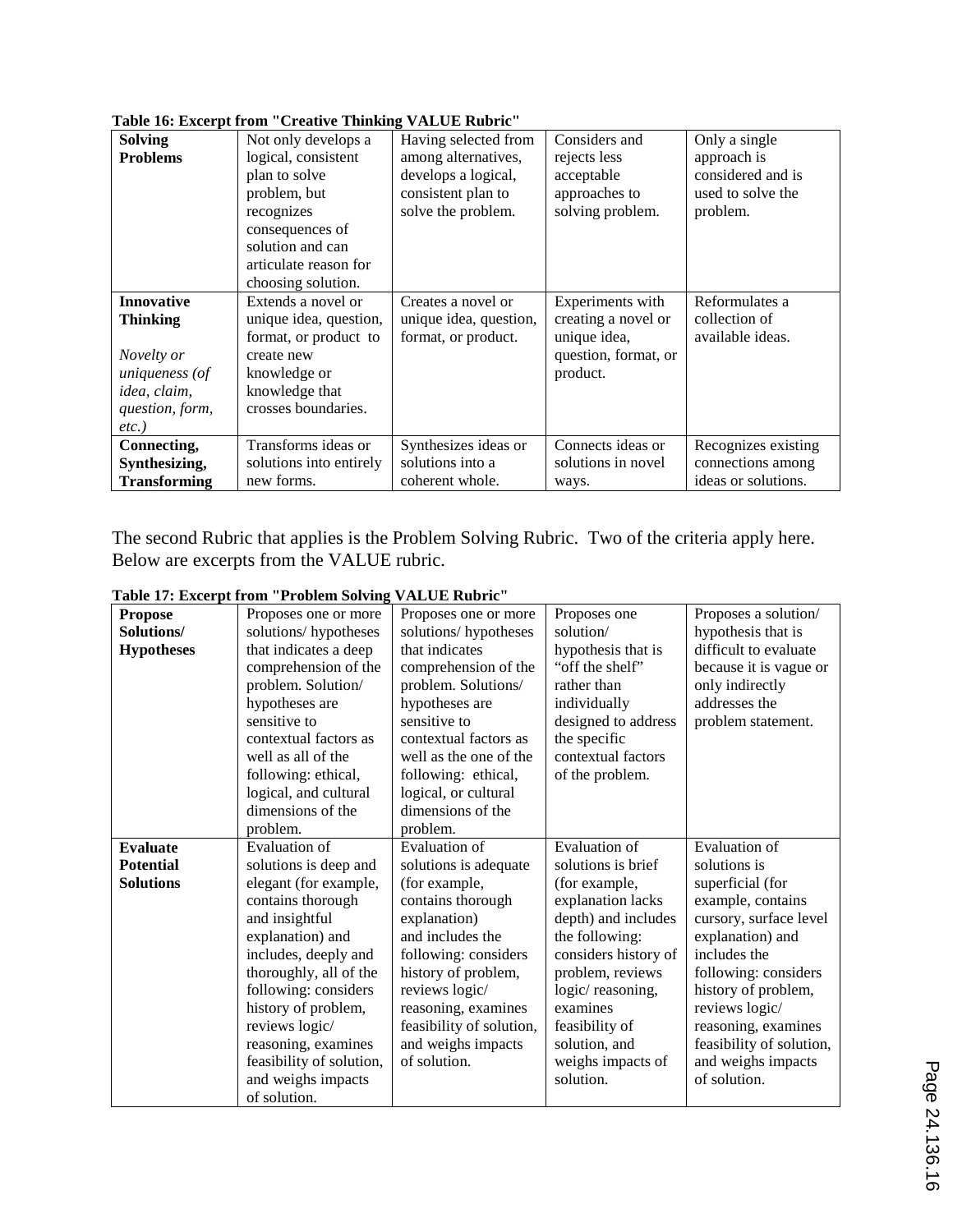#### Student Outcome f. an ability to identify, analyze, and solve broadly-defined engineering technology problems;

Problem solving is a complex skill, and several of the VALUE rubrics can contribute to its measurement. The Problem Solving VALUE rubric is an obvious choice. The criteria are:

- Define Problem
- Identify Strategies
- Propose Solutions/ Hypotheses
- Evaluate Potential Solutions
- Implement Solution
- Evaluate Outcomes

The Creative Thinking Rubric is another one that can be used in its entirety for problem solving skills. The criteria for this rubric are:

- Acquiring Competencies
- Taking Risks
- Solving Problems
- Embracing Contradictions
- Innovative Thinking
- Connecting, Synthesizing, Transforming

For the performance descriptions of the Critical Thinking rubric, please see the complete set of rubrics.

In addition to the Problem Solving and Creative Thinking rubrics, there are two criteria from the Inquiry and Analysis Rubric that apply to this outcome. Below are excerpts from the VALUE rubric.

|                       | $\mathbf{r}$ to, $\mathbf{r}$ and $\mathbf{r}$ and $\mathbf{r}$ and $\mathbf{r}$ and $\mathbf{r}$ and $\mathbf{r}$ and $\mathbf{r}$ and $\mathbf{r}$ |                           |                      |                           |
|-----------------------|------------------------------------------------------------------------------------------------------------------------------------------------------|---------------------------|----------------------|---------------------------|
| <b>Design Process</b> | All elements of the                                                                                                                                  | Critical elements of      | Critical elements of | Inquiry design            |
|                       | methodology or                                                                                                                                       | the methodology or        | the methodology or   | demonstrates a            |
|                       | theoretical framework                                                                                                                                | theoretical framework     | theoretical          | misunderstanding of       |
|                       | are skillfully                                                                                                                                       | are appropriately         | framework are        | the methodology or        |
|                       | developed.                                                                                                                                           | developed, however,       | missing, incorrectly | theoretical framework.    |
|                       | Appropriate                                                                                                                                          | more subtle elements      | developed, or        |                           |
|                       | methodology or                                                                                                                                       | are ignored or            | unfocused.           |                           |
|                       | theoretical frameworks                                                                                                                               | unaccounted for.          |                      |                           |
|                       | may be synthesized                                                                                                                                   |                           |                      |                           |
|                       | from across disciplines                                                                                                                              |                           |                      |                           |
|                       | or from relevant sub-                                                                                                                                |                           |                      |                           |
|                       | disciplines.                                                                                                                                         |                           |                      |                           |
| <b>Analysis</b>       | Organizes and                                                                                                                                        | Organizes evidence to     | Organizes evidence,  | Lists evidence, but it is |
|                       | synthesizes evidence to                                                                                                                              | reveal important          | but the organization | not organized and/or is   |
|                       | reveal insightful                                                                                                                                    | patterns, differences, or | is not effective in  | unrelated to focus.       |
|                       | patterns, differences, or                                                                                                                            | similarities related to   | revealing important  |                           |
|                       | similarities related to                                                                                                                              | focus.                    | patterns,            |                           |
|                       | focus.                                                                                                                                               |                           | differences, or      |                           |
|                       |                                                                                                                                                      |                           | similarities.        |                           |

#### **Table 18: Excerpt from "Inquiry and Analysis VALUE Rubric"**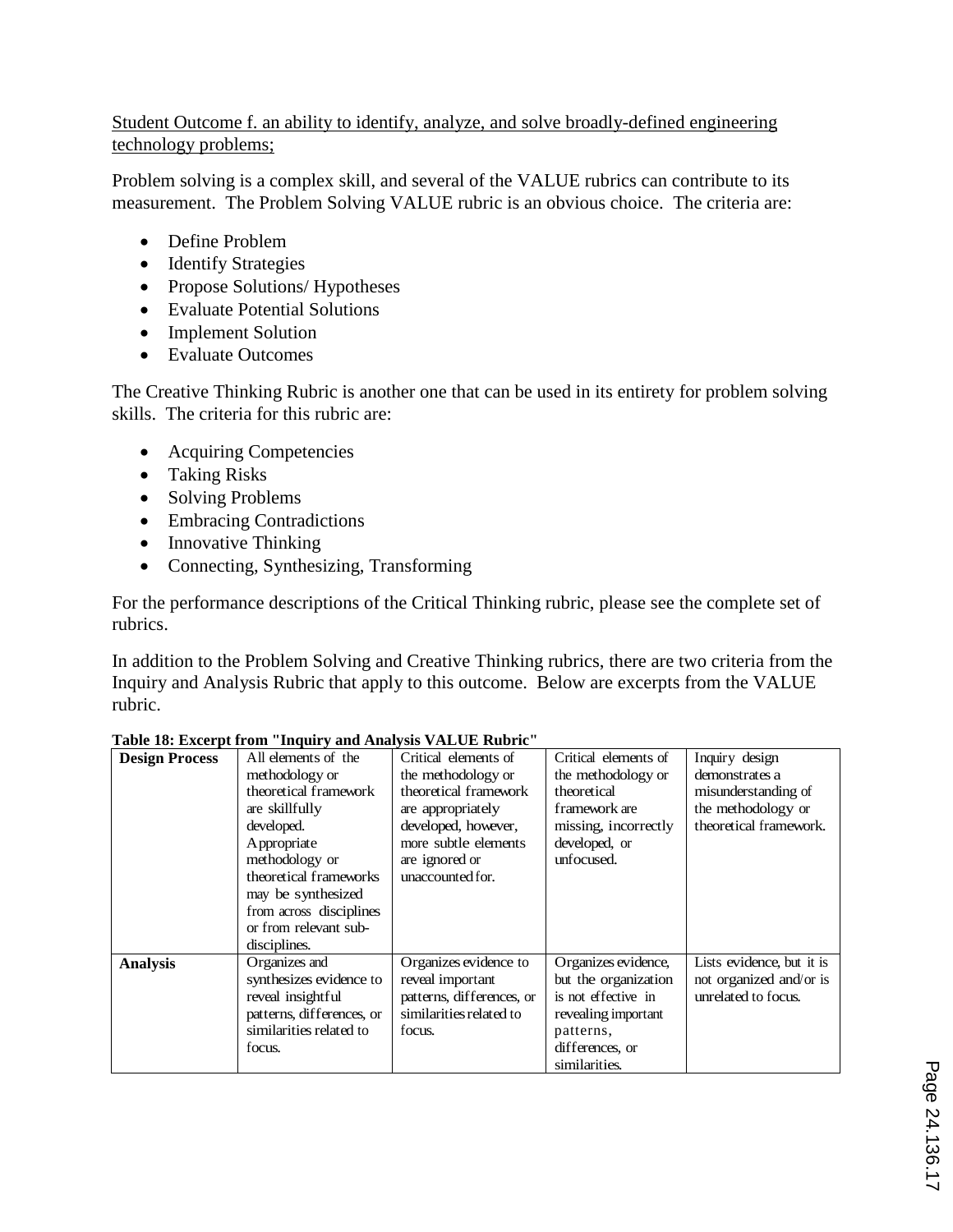The last rubric that applies to this outcome is the Quantitative Literacy Rubric. The one criterion that applies can be viewed in Table 19.

| Application /                                                                                                                                                                                              | Uses the quantitative                                                                                                                                  | Uses the quantitative                                                                                                                                     | Uses the                                                                                                                                                                                    | Uses the quantitative                                                                                                                                       |
|------------------------------------------------------------------------------------------------------------------------------------------------------------------------------------------------------------|--------------------------------------------------------------------------------------------------------------------------------------------------------|-----------------------------------------------------------------------------------------------------------------------------------------------------------|---------------------------------------------------------------------------------------------------------------------------------------------------------------------------------------------|-------------------------------------------------------------------------------------------------------------------------------------------------------------|
| Analysis -<br>Ability to make<br>judgments and<br>draw<br>appropriate<br>conclusions<br>based on the<br>quantitative<br>analysis of data,<br>while<br><i>recognizing the</i><br>limits of this<br>analysis | analysis of data as<br>the basis for deep and<br>thoughtful judgments,<br>drawing insightful,<br>carefully qualified<br>conclusions from this<br>work. | analysis of data as<br>the basis for<br>competent<br>judgments, drawing<br>reasonable and<br>appropriately<br>qualified<br>conclusions from<br>this work. | quantitative<br>analysis of data as<br>the basis for<br>workmanlike<br>(without inspiration<br>or nuance,<br>ordinary)<br>judgments, drawing<br>plausible<br>conclusions from<br>this work. | analysis of data as<br>the basis for tentative,<br>basic judgments,<br>although is hesitant or<br>uncertain about<br>drawing conclusions<br>from this work. |

**Table 19: Excerpt from "Quantitative Literacy VALUE Rubric"**

#### **Implementation**

All the VALUE rubrics have descriptions and suggestions for use. Through implementation of these rubrics, we are able to collect data on the achievement of outcomes. Once criteria are selected they can be applied specifically to student work. Typically, the rubrics will be applied to a course assignment, such as a particular activity, report, or presentation. They can also be used to assess a co-curricular experience, such as an internship or competition.

By using a rubric with clear performance descriptions, inter-rater reliability is improved and faculty will more accurately track improvement in student achievement which might be credited to changes in the program rather than changes in rater opinion. For example, an instructor may observe weak teamwork skills in a class one semester, and change the training students receive in conflict resolution the following semester. The instructor monitors the results using the teamwork rubric. If student performance improves, it is likely due to the change of training. Of course, improvement might be due to other factors, but by using a rubric, we lessen the chance that the improvement is due to instructor attitudes.

Twelve case studies have been conducted and are presented on the ACC&U website. The vast majority of applications are in general education. However, the College of Business of Lewis University reports using the Critical Thinking Rubric in their economics courses. Business faculty scored embedded assignments to assess student learning<sup>4</sup>. Other case studies describe how the VALUE rubrics were adapted to local needs.

#### **Conclusion**

The VALUE Rubrics provide a valuable resource to assess student achievement associated with general education. Several of the rubrics may be applied in whole or in part to assess student outcomes as required for ABET accreditation. The VALUE rubrics are well suited to assess professionalism skills, such as communication and societal context and some technical skills such as problem solving. They can also serve as a starting point to create new rubrics to assess other skills.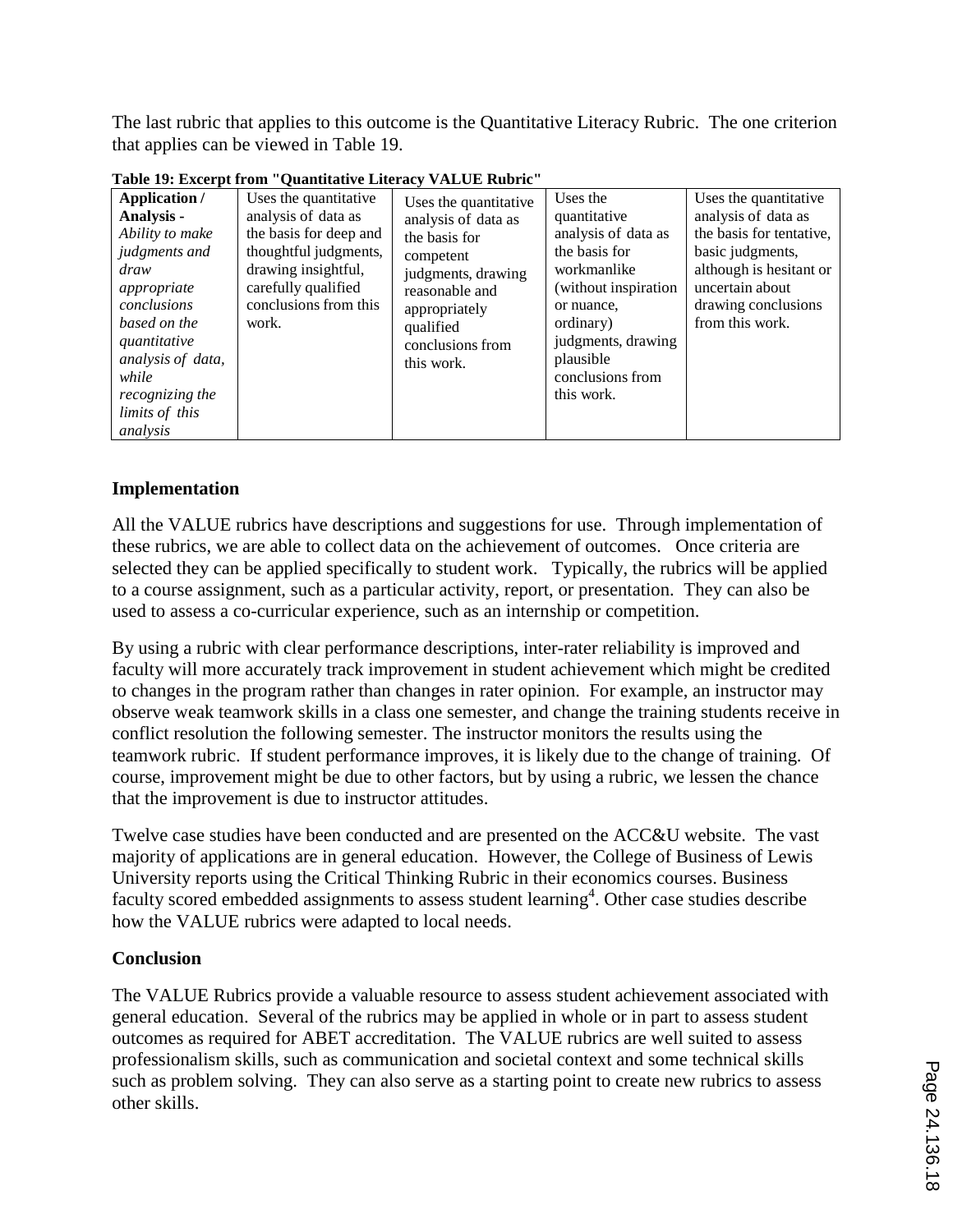#### Bibliography

- 1. Spurlin, Joni E. (2008). Assessment Methods Used in Undergraduate Program Assessment. In J. E. Spurlin et al (Eds.), *Designing Better Engineering Education Through Assessment* (p 68). Sterling, Virginia: Stylus.
- 2. Association of American Colleges and Universities. (2013). VALUE: Valid Assessment of Learning in Undergraduate Education. Retrieved from http://www.aacu.org/value/project\_description.cfm
- 3. ABET Engineering Technology Accreditation Commission. (2013). 2014-2015 Criteria for Accrediting Engineering Technology Programs,. Retrieved from http://www.abet.org/uploadedFiles/Accreditation/Accreditation\_Step\_by\_Step/Accreditation\_Documents/C urrent/2014 - 2015/T001%2014-15%20ETAC%20Criteria%2010-26-13.pdf
- 4. Klemic, George G. (2011). Use of the VALUE Rubrics in the College of Business of Lewis University. Retrieved from http://www.aacu.org/value/casestudies/lewis.pdf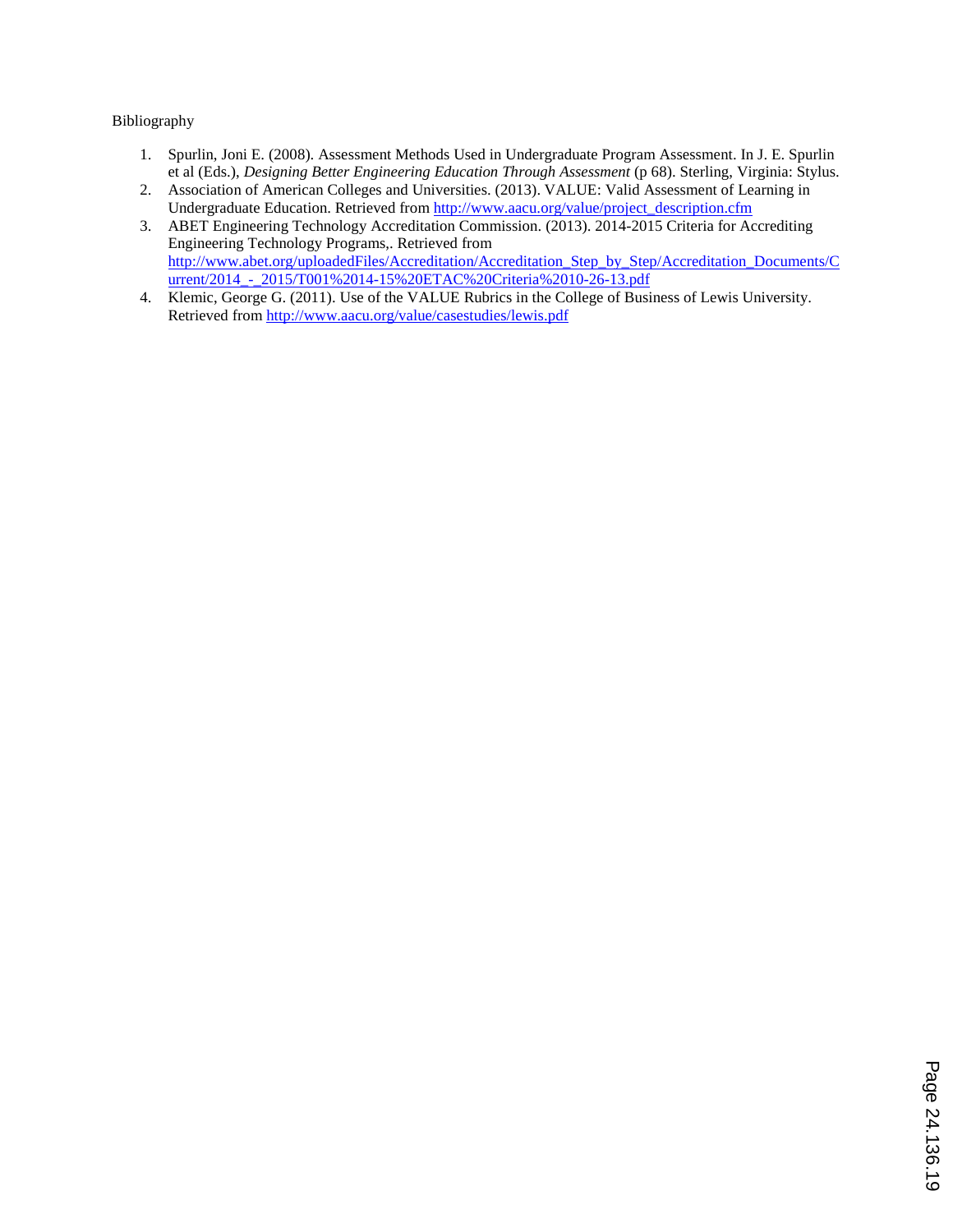

and related documents for each learning outcome and incorporated additional feedback from faculty. The rubrics articulate fundamental criteria for each learning outcome, with performance descriptors and related documents for each learning outcome and incorporated additional feedback from faculty. The rubrics articulate fundamental criteria for each learning outcome, with performance descriptors The VALUE rubrics were developed by teams of faculty experts representing colleges and universities across the United States through a process that examined many existing campus rubrics The VALUE rubrics were developed by teams of faculty experts representing colleges and universities across the United States through a process that examined many existing campus rubrics position learning at all undergraduate levels within a basic framework of expectations such that evidence of learning can by shared nationally through a common dialog and understanding of student position learning at all undergraduate levels within a basic framework of expectations such that evidence of learning can by shared nationally through a common dialog and understanding of student expectations articulated in all 15 of the VALUE rubrics can and should be translated into the language of individual campuses, disciplines, and even courses. The utility of the VALUE rubrics is to expectations articulated in all 15 of the VALUE rubrics can and should be translated into the language of individual campuses, disciplines, and even courses. The utility of the VALUE rubrics is to demonstrating progressively more sophisticated levels of attainment. The rubrics are intended for institutional-level use in evaluating and discussing student learning, not for grading. The core demonstrating progressively more sophisticated levels of attainment. The rubrics are intended for institutional-level use in evaluating and discussing student learning, not for grading. The core success. success

## Definition **Definition**

 Teamwork is behaviors under the control of individual team members (effort they put into team tasks, their manner of interacting with others on team, and the quantity and quality of Teamwork is behaviors under the control of individual team members (effort they put into team tasks, their manner of interacting with others on team, and the quantity and quality of contributions they make to team discussions.) contributions they make to team discussions.)

# Framing Language **Framing Language**

Two characteristics define the ways in which this rubric is to be used. First, the rubric is meant to assess the teamwork of an individual student, not the team as a whole. Therefore, it is possible Two characteristics define the ways in which this rubric is to be used. First, the rubric is meant to assess the teamwork of an individual student, not the team as a whole. Therefore, it is possible Students participate on many different teams, in many different settings. For example, a given student may work on separate teams to complete a lab assignment, give an oral presentation, or Students participate on many different teams, in many different settings. For example, a given student may work on separate teams to complete a lab assignment, give an oral presentation, or for a student to receive high ratings, even if the team as a whole is rather flawed. Similarly, a student could receive low ratings, even if the team as a whole works fairly well. Second, this rubric is complete a community service project. Furthermore, the people the student works with are likely to be different in each of these different teams. As a result, it is assumed that a work sample or complete a community service project. Furthermore, the people the student works with are likely to be different in each of these different teams. As a result, it is assumed that a work sample or for a student to receive high ratings, even if the team as a whole is rather flawed. Similarly, a student could receive low ratings, even if the team as a whole works fairly well. Second, this rubric is designed to measure the quality of a **process**, rather than the quality of an **end product**. As a result, work samples or collections of work will need to include some evidence of the individual's designed to measure the quality of a process, rather than the quality of an end product. As a result, work samples or collections of work will need to include some evidence of the individual's collection of work that demonstrates a student's teamwork skills could include a diverse range of inputs. This rubric is designed to function across all of these different settings. collection of work that demonstrates a student's teamwork skills could include a diverse range of inputs. This rubric is designed to function across all of these different settings. interactions within the team. The final product of the team's work (e.g., a written lab report) is insufficient, as it does not provide insight into the functioning of the team. interactions within the team. The final product of the team's work (e.g., a written lab report) is insufficient, as it does not provide insight into the functioning of the team.

It is recommended that work samples or collections of work for this outcome come from one (or more) of the following three sources: (1) students' own reflections about their contribution to a It is recommended that work samples or collections of work for this outcome come from one (or more) of the following three sources: (1) students' own reflections about their contribution to a carefully the resources they are able to allocate to the assessment of teamwork and choose a means of compiling work samples or collections of work that best suits their priorities, needs, and abilities. carefully the resources they are able to allocate to the assessment of teamwork and choose a means of compiling work samples or collections of work that best suits their priorities, needs, and abilities. contributions to a team's functioning. These three sources differ considerably in the resource demands they place on an institution. It is recommended that institutions using this rubric consider contributions to a team's functioning. These three sources differ considerably in the resource demands they place on an institution. It is recommended that institutions using this rubric consider team's functioning; (2) evaluation or feedback from fellow team members about students' contribution to the team's functioning; or (3) the evaluation of an outside observer regarding students' team's functioning; (2) evaluation or feedback from fellow team members about students' contribution to the team's functioning; or (3) the evaluation of an outside observer regarding students'